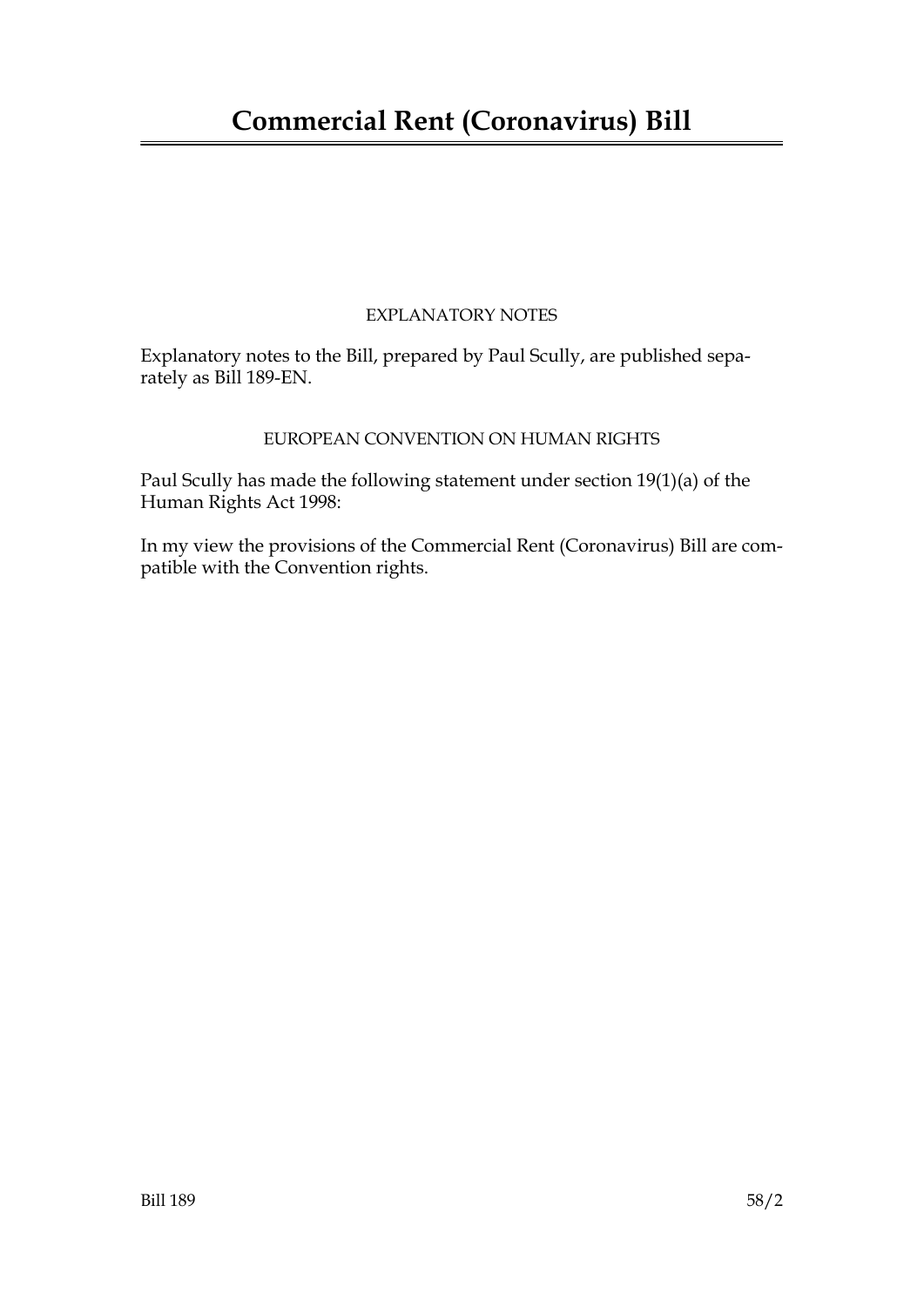### **CONTENTS**

#### **PART 1**

#### INTRODUCTORY PROVISIONS

- 1 Overview
- 2 "Rent" and "business tenancy"
- 3 "Protected rent debt"
- 4 "Adversely affected by coronavirus"
- 5 "Protected period"
- 6 "The matter of relief from payment"

#### **PART 2**

#### **ARBITRATION**

#### *Approved arbitration bodies*

- 7 Approval of arbitration bodies
- 8 Functions of approved arbitration bodies

#### *References to arbitration by tenant or landlord*

- 9 Period for making a reference to arbitration
- 10 Requirements for making a reference to arbitration

#### *Proposals for resolving the matter of relief from payment*

- 11 Proposals for resolving the matter of relief from payment
- 12 Written statements

#### *Arbitration awards*

- 13 Arbitration awards available
- 14 Arbitrator's award on the matter of relief from payment
- 15 Arbitrator's principles
- 16 Arbitrator: assessment of "viability" and "solvency"
- 17 Timing of arbitrator's award
- 18 Publication of award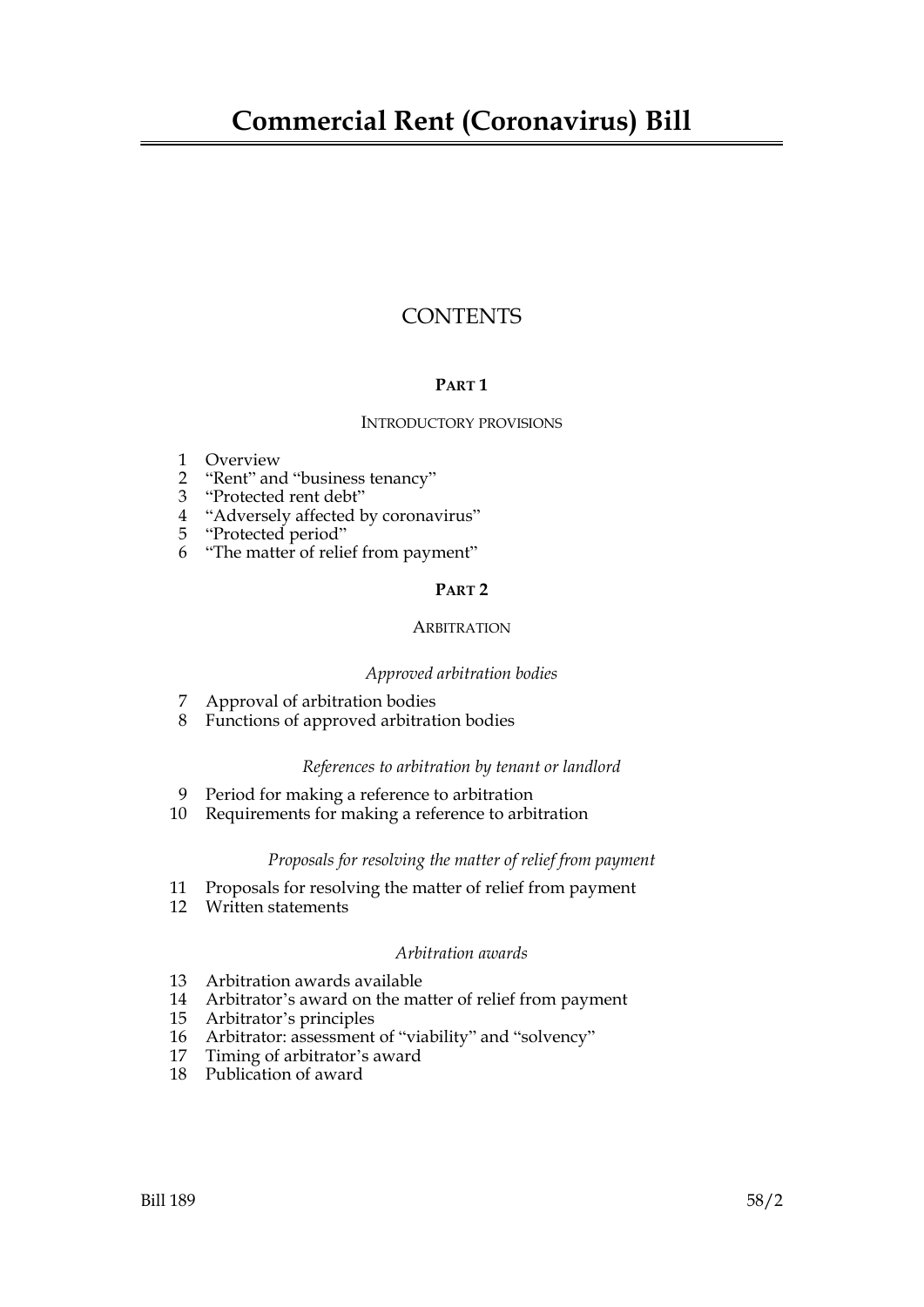#### *Arbitration fees and oral hearings*

- 19 Arbitration fees and expenses
- 20 Oral hearings

#### *Guidance*

21 Guidance

#### *Modification of Part 1 of the Arbitration Act 1996*

22 Modification of Part 1 of the Arbitration Act 1996

#### **PART 3**

MORATORIUM ON CERTAIN REMEDIES AND INSOLVENCY ARRANGEMENTS

- 23 Temporary moratorium on enforcement of protected rent debts
- 24 Temporary restriction on initiating certain insolvency arrangements
- 25 Temporary restriction on initiating arbitration proceedings
- 26 Temporary restriction on winding-up petitions and petitions for bankruptcy orders

#### **PART 4**

#### FINAL PROVISIONS

- 27 Power to apply Act in relation to future periods of coronavirus control
- 28 Power to make corresponding provision in Northern Ireland
- 29 Crown application
- 30 Extent, commencement and short title

Schedule 1 — Modifications of the Arbitration Act 1996 in relation to arbitrations under this Act

Schedule 2 — Temporary moratorium on enforcement of protected rent debts

Schedule 3 — Winding-up and bankruptcy petitions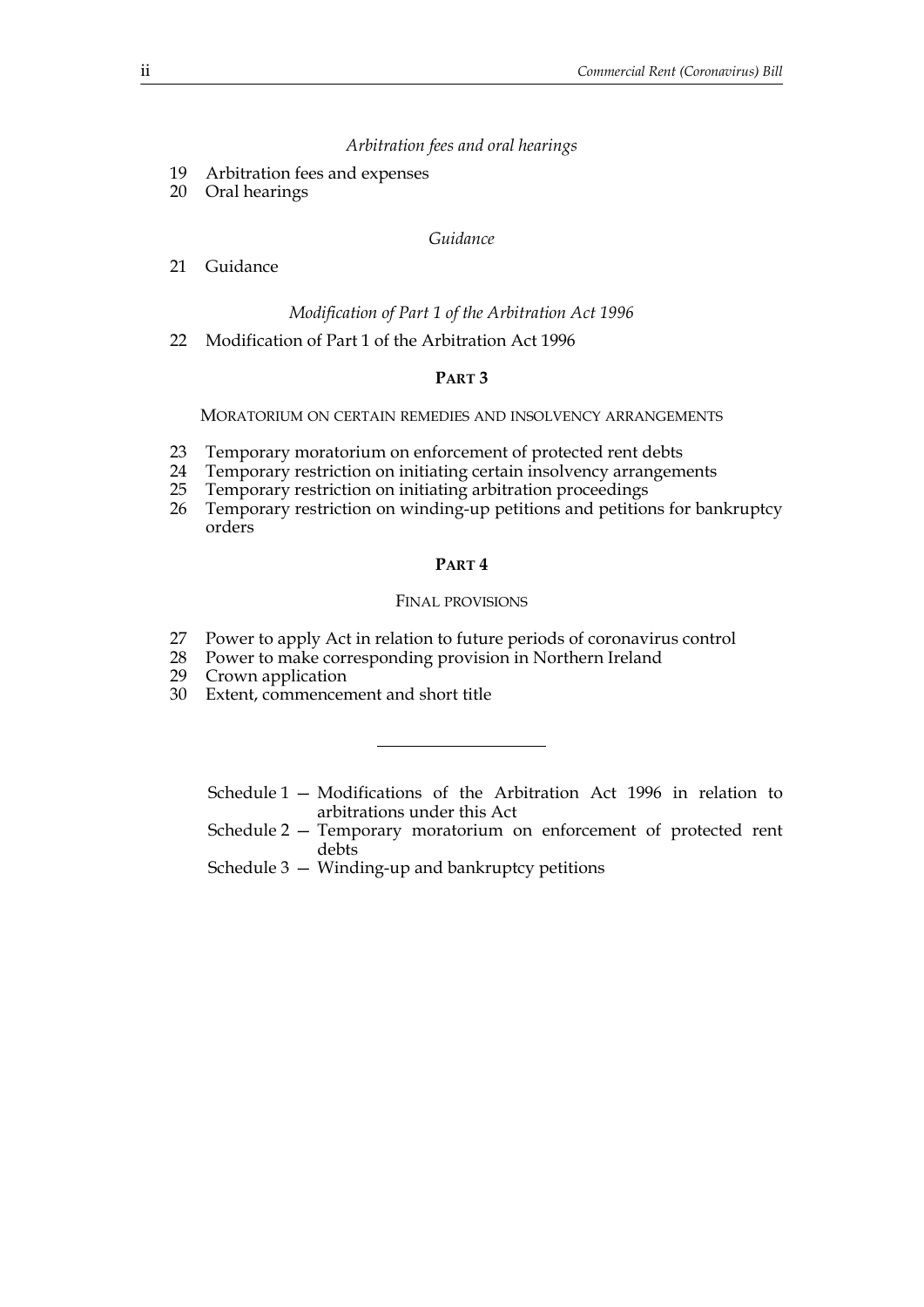# A **BILL** TO

Make provision enabling relief from payment of certain rent debts under business tenancies adversely affected by coronavirus to be available through arbitration; and for connected purposes.

E IT ENACTED by the Queen's most Excellent Majesty, by and with the advice and consent of the Lords Spiritual and Temporal, and Commons, in this present **B** E IT ENACTED by the Queen's most Excellent Majesty, by and with consent of the Lords Spiritual and Temporal, and Commons, Parliament assembled, and by the authority of the same, as follows:  $-$ 

#### **PART 1**

#### INTRODUCTORY PROVISIONS

#### **1 Overview**

- (1) This Act enables the matter of relief from payment of protected rent debts due from the tenant to the landlord under a business tenancy to be resolved by arbitration (if not resolved by agreement).
- $(2)$  In this Act
	- (a) sections 2 to 6 define for the purposes of this Act the terms "protected rent debt", "the matter of relief from payment" and other key terms used in this Act;
	- (b) Part 2 provides for statutory arbitration between the landlord and the tenant under a business tenancy in relation to the matter of relief from payment of a protected rent debt;
	- (c) Part 3 provides for temporary restrictions on the availability of certain remedies and insolvency arrangements that would otherwise be available in relation to a protected rent debt.
- (3) Nothing in this Act is to be taken as—
	- (a) affecting the capacity of the parties to a business tenancy to resolve by agreement, at any time, the matter of relief from payment of a protected rent debt (or any other matter relating to the tenancy), or
	- (b) preventing an agreement resolving the matter of relief from payment of a protected rent debt from having effect or being enforced.

1

*10*

*15*

*20*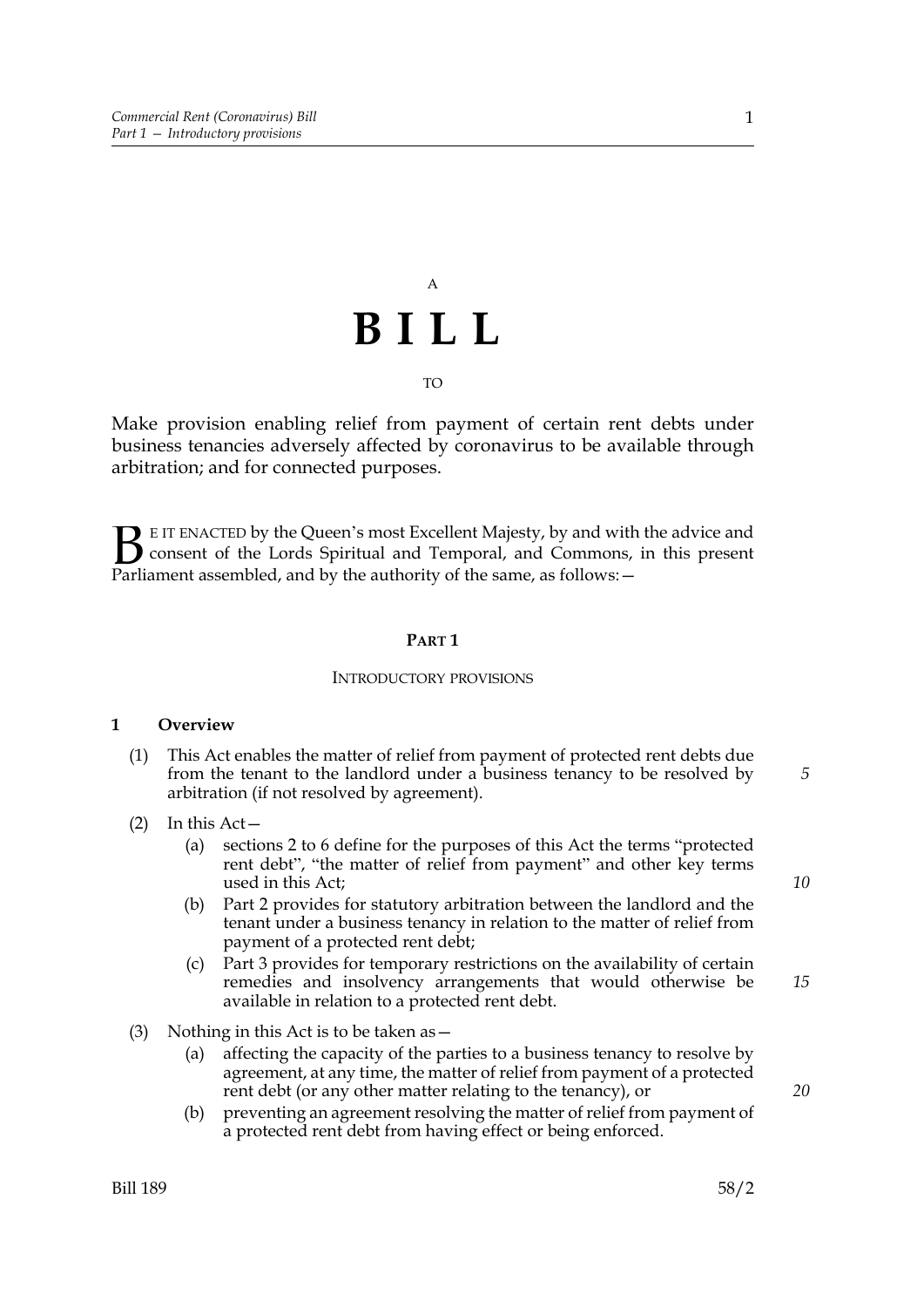#### **2 "Rent" and "business tenancy"**

- (1) "Rent", in relation to a business tenancy, means an amount consisting of one or more of the following—
	- (a) an amount payable by the tenant to the landlord under the tenancy for possession and use of the premises comprised in the tenancy (whether described as rent or otherwise);
	- (b) an amount payable by the tenant to the landlord under the tenancy as a service charge;
	- (c) interest on an unpaid amount within paragraph (a) or (b).
- (2) In subsection  $(1)$ 
	- (a) a reference to an amount includes any VAT chargeable on that amount;
	- (b) a reference to the landlord includes a person acting for the landlord (such as a managing agent);
	- (c) "service charge" means an amount—
		- (i) which is payable (directly or indirectly) for services, repairs, maintenance, improvements, insurance costs or the landlord's management costs (including management costs of a superior landlord which the landlord is required to pay), and *15*
		- (ii) the whole or part of which varies or may vary according to the relevant costs.
- (3) In subsection  $(2)(c)$ 
	- (a) "insurance costs" means the costs incurred by the landlord in complying with obligations under the tenancy either to insure the whole or any part of  $-\frac{1}{2}$ 
		- (i) the premises comprised in the tenancy, and
		- (ii) any common parts of a property which includes those premises,
		- or to pay the costs of such insurance incurred by any superior landlord,
	- (b) "the relevant costs" means the costs or estimated costs incurred or to be incurred by or on behalf of the landlord in connection with the matter for which the service charge is payable and for this purpose—
		- (i) "costs" includes overheads, and
		- (ii) costs are relevant costs in relation to a service charge whether they are incurred, or to be incurred, in the period for which the service charge is payable or in an earlier or later period.
- (4) An amount drawn down by the landlord from a tenancy deposit to meet the whole or part of a rent debt is to be treated as unpaid rent due from the tenant to the landlord (and such rent is "paid" where the tenant makes good any shortfall in the deposit). *35*
- (5) "Business tenancy" means a tenancy to which Part 2 of the Landlord and Tenant Act 1954 applies.

#### **3 "Protected rent debt"**

- (1) A "protected rent debt" is a debt under a business tenancy consisting of unpaid protected rent.
- (2) Rent due under the tenancy is "protected rent" if  $-$ 
	- (a) the tenancy was adversely affected by coronavirus (see section 4), and *45*

*10*

*5*

*25*

*20*

*30*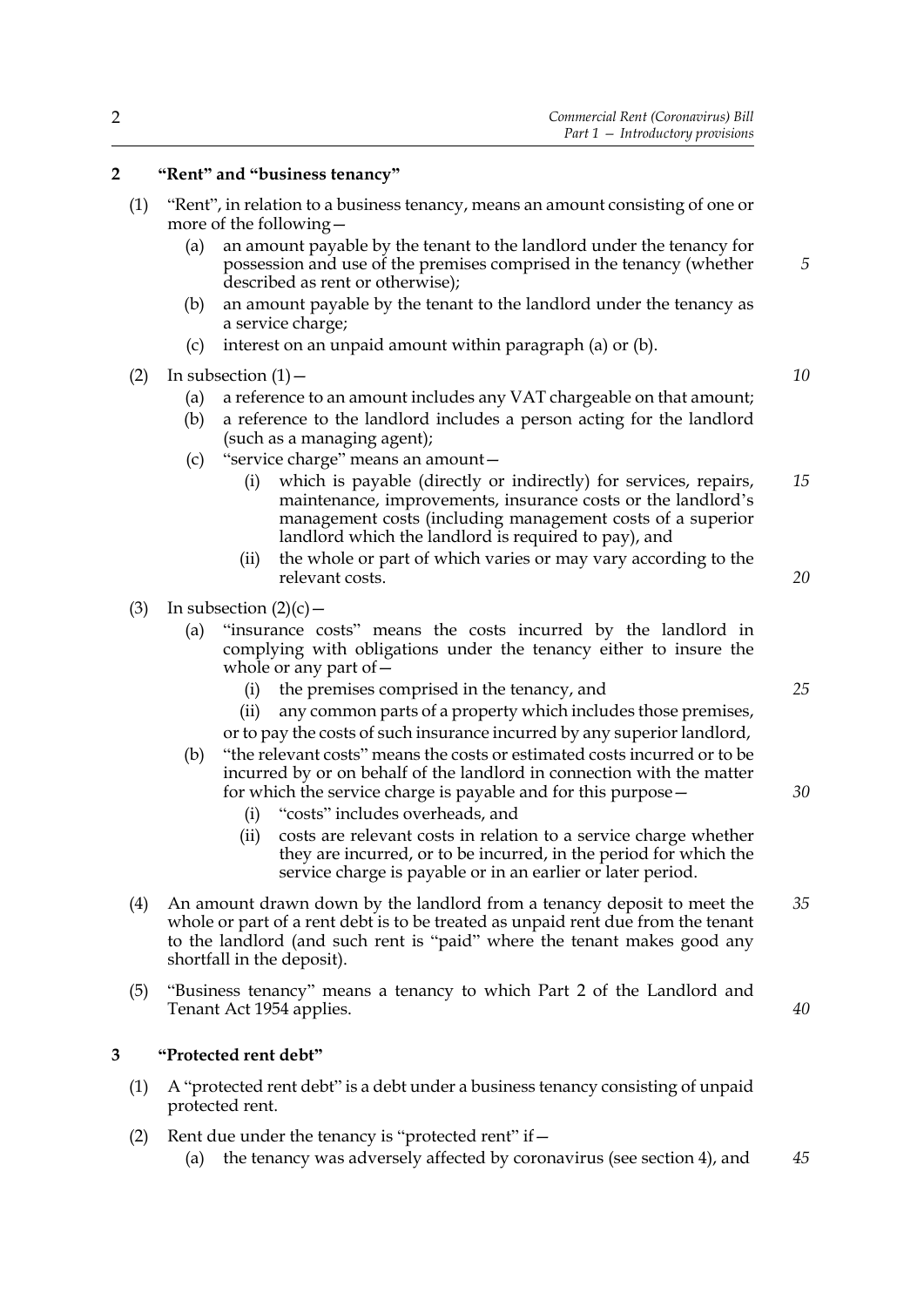- (b) the rent is attributable to a period of occupation by the tenant for, or for a period within, the protected period applying to the tenancy (see section 5).
- (3) Rent consisting of interest on an unpaid amount within section  $2(1)(a)$  or (b) is to be regarded for the purposes of subsection (2)(b) as attributable to the same period of occupation by the tenant as that unpaid amount.
- (4) A period of occupation by the tenant that began, or ended, at a time during a particular day is to be treated as including the whole of that day.
- (5) If any rent due under the tenancy is attributable to a period of occupation by the tenant of which only part is of the description in subsection  $(2)(b)$ , then so much of the rent as can be reasonably attributed to that part of the period is protected rent.
- (6) An amount treated by section 2(4) as unpaid rent is to be regarded as unpaid protected rent if the rent debt that was satisfied (in whole or part) by drawing it down from the tenancy deposit would otherwise have been a protected rent debt. *15*

#### **4 "Adversely affected by coronavirus"**

- (1) A business tenancy was "adversely affected by coronavirus" for the purposes of section  $3(2)(a)$  if, for any relevant period –
	- (a) the whole or part of the business carried on by the tenant at or from the premises comprised in the tenancy, or *20*
	- the whole or part of those premises,

was of a description subject to a closure requirement.

- (2) For this purpose—
	- (a) "closure requirement", means a requirement imposed by coronavirus regulations which is expressed as an obligation— *25*
		- (i) to close businesses, or parts of businesses, of a specified description, or
		- (ii) to close premises, or parts of premises, of a specified description; and
	- (b) "relevant period" means a period beginning at or after 2 p.m. on 21 March 2020 and ending at or before—
		- (i) 11.55 p.m. on 18 July 2021, for business tenancies comprising premises in England, or
		- (ii) 6 a.m. on 7 August 2021, for business tenancies comprising premises in Wales. *35*
- (3) A requirement expressed as an obligation to close premises, or parts of premises, of a specified description every day at particular times is to be regarded for the purposes of subsection (2)(a) as a closure requirement.
- (4) It is immaterial for the purposes of subsection (2)(a) that specific limited activities were (as an exception) allowed by the regulations to be carried on despite the obligation to close (and accordingly the fact they were permitted or carried on is to be disregarded in determining whether the tenancy was adversely affected by coronavirus). *40*
- (5) Where the premises comprised in the tenancy were occupied by the tenant for the purposes of a business not carried on solely at or from those premises, the *45*

*5*

*10*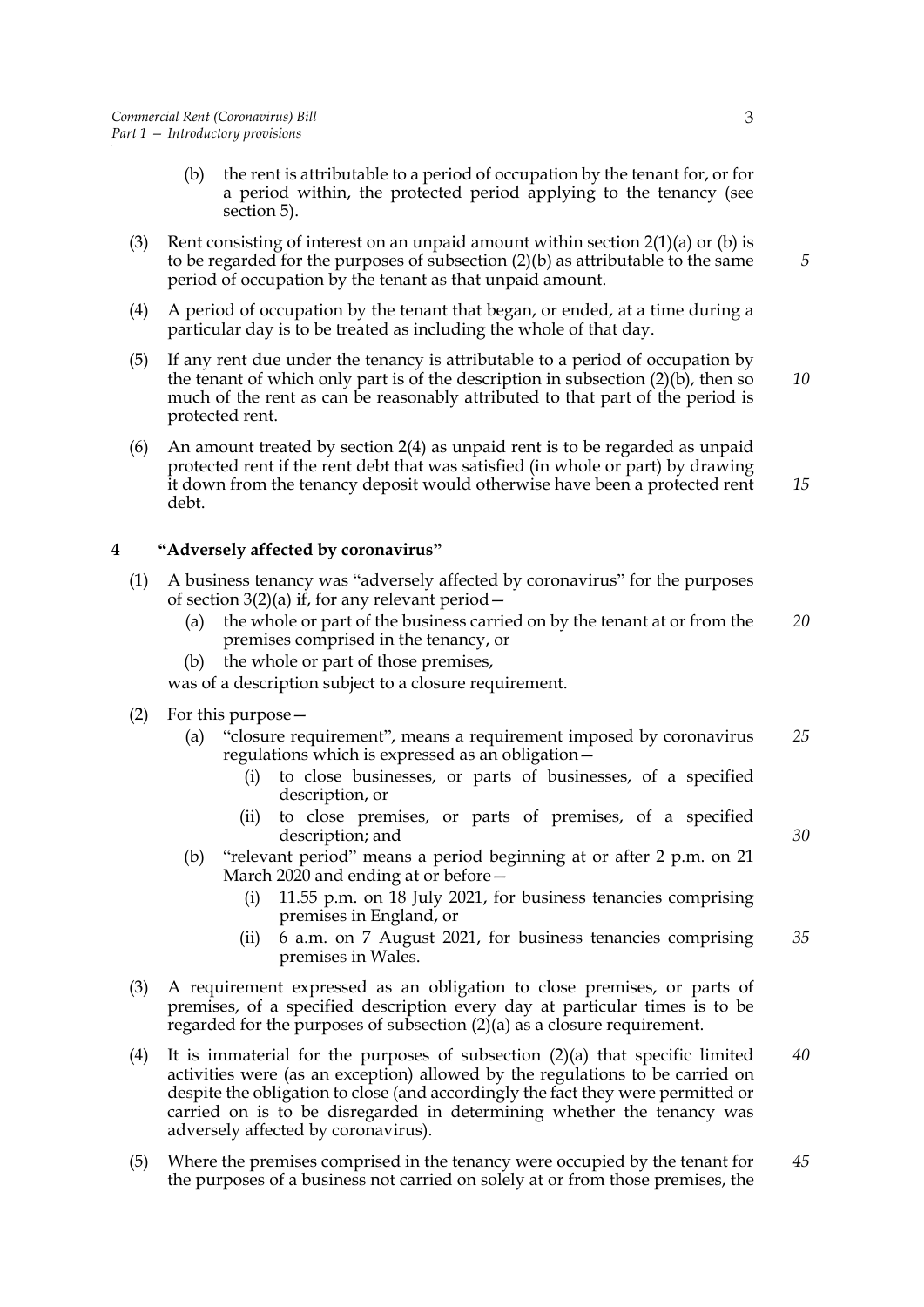reference in subsection (1)(a) to the business carried on at or from the premises is to so much of the business as was carried on at or from the premises.

- (6) In this section "coronavirus regulations" means regulations—
	- (a) made under section 45C of the Public Health (Control of Disease) Act 1984 (whether or not also made under any other power), and
	- (b) expressed to be made in response to the threat to public health posed by the incidence or spread of coronavirus.

#### **5 "Protected period"**

| (1) The "protected period", in relation to a business tenancy adversely affected by |
|-------------------------------------------------------------------------------------|
| coronavirus, is the period beginning with 21 March 2020 and ending with –           |

- (a) where the business tenancy comprises premises in England—
	- (i) if subsection (2) identifies a day earlier than 18 July 2021, that day, or
	- (ii) in any other case, 18 July 2021,
- (b) where the business tenancy comprises premises in Wales—
	- (i) if subsection (2) identifies a day earlier than 7 August 2021, that day, or
	- (ii) in any other case, 7 August 2021.
- (2) The relevant day for the purposes of subsection  $(1)(a)(i)$  or  $(b)(i)$  is the last day on which (or for part of which)—
	- (a) the whole or part of the business carried on by the tenant at or from the premises, or
	- (b) the whole or part of those premises,

was of a description subject to either a closure requirement or a specific coronavirus restriction.

- (3) In subsection (2) "specific coronavirus restriction" means a restriction or requirement (other than a closure requirement) imposed by coronavirus regulations which regulated any aspect of—
	- (a) the way a business, or a part of a business, of any specified description was to be carried on, or
	- (b) the way any premises, or any part of premises, of a specified description were or was to be used.
- (4) But for the purposes of subsection  $(3)$ 
	- (a) requirements to display or provide information on premises (or parts of premises), and
	- (b) restrictions applying more generally than to specific descriptions of businesses or premises (or parts of businesses or premises),

are not specific coronavirus restrictions.

(5) In this section "closure requirement" and "coronavirus regulations" have the same meaning as in section 4.

- (1) References to the matter of relief from payment of a protected rent debt are to all issues relating to the questions—
	- (a) whether there is a protected rent debt of any amount, and

*25*

*20*

*5*

*10*

*15*

*35*

*30*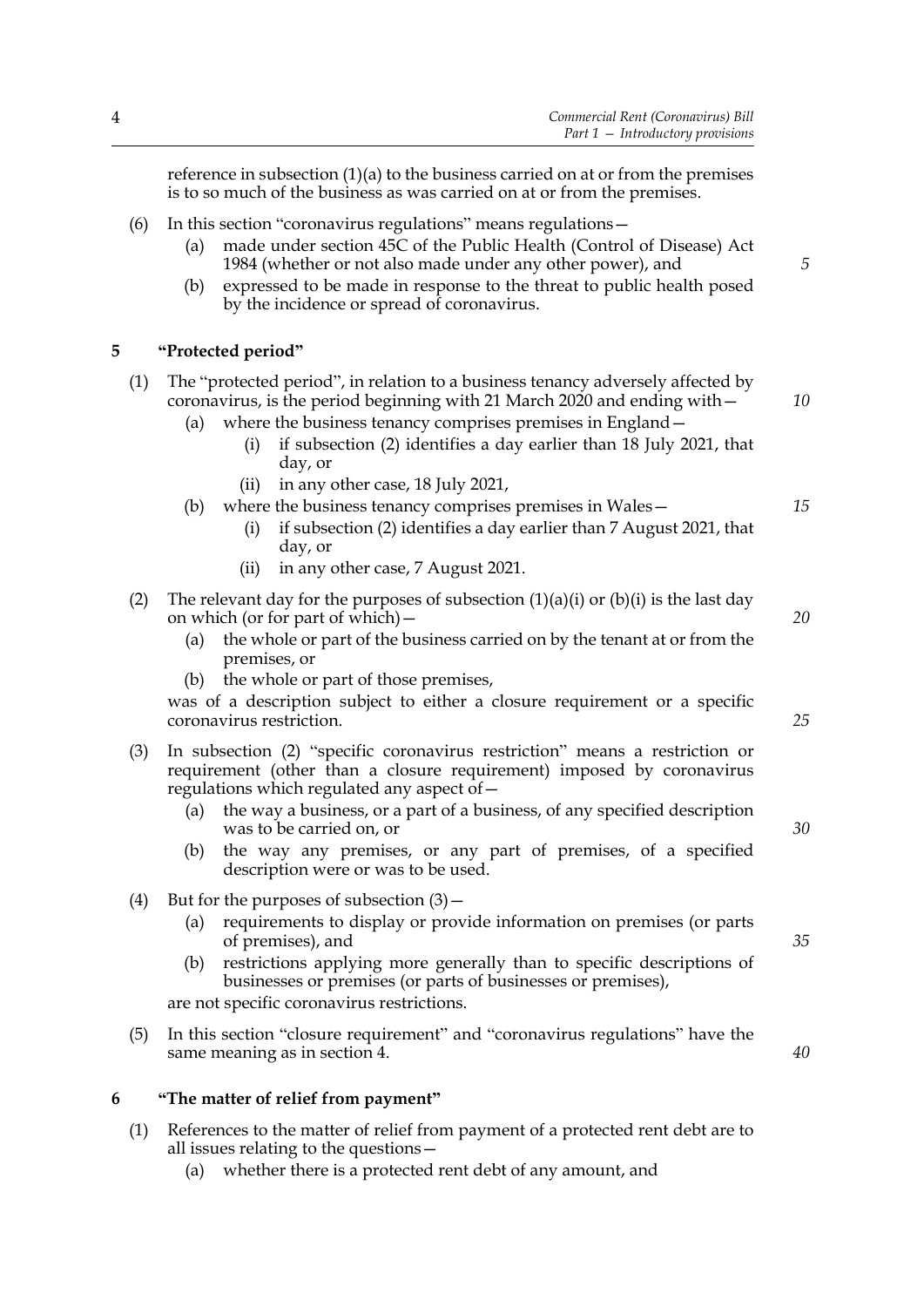- (b) if so, whether the tenant should be given relief from payment of that debt and, if so, what relief.
- (2) "Relief from payment", in relation to a protected rent debt, means any one or more of the following—
	- (a) writing off the whole or any part of the debt;
	- (b) giving time to pay the whole or any part of the debt, including by allowing the whole or any part of the debt to be paid by instalments;
	- (c) reducing (including to zero) any interest otherwise payable by the tenant under the terms of the tenancy in relation to the whole or any part of the debt.

### *10*

*5*

#### **PART 2**

#### **ARBITRATION**

#### *Approved arbitration bodies*

#### **7 Approval of arbitration bodies**

- (1) The Secretary of State may approve one or more bodies to carry out the functions under section 8 (and a body which is for the time being so approved is referred to in this Act as an "approved arbitration body"). *15*
- (2) The Secretary of State may only approve a body which the Secretary of State considers to be suitable to carry out those functions.
- (3) The Secretary of State may withdraw an approval given under subsection (1) if the Secretary of State considers that the body is no longer suitable to carry out those functions. *20*
- (4) Where the Secretary of State proposes to withdraw an approval given under subsection (1), the Secretary of State must notify the body in question and give the body an opportunity to make representations.
- (5) Where an approval given under subsection (1) is withdrawn from a body, the Secretary of State must make arrangements relating to—
	- (a) the repayment of any fees or expenses already paid to the body (if any), and
	- (b) the body's entitlement (if any) to fees or expenses.
- (6) The withdrawal of an approval given under subsection (1) does not affect the validity of anything done by or in relation to the body in question before that withdrawal.
- (7) The Secretary of State must maintain and publish a list of approved arbitration bodies.

#### **8 Functions of approved arbitration bodies**

- (1) An approved arbitration body has the following functions—
	- (a) to maintain a list of arbitrators who—
		- (i) are available to act as arbitrators under this Part (whether alone or as a member of a panel of arbitrators), and

*35*

*40*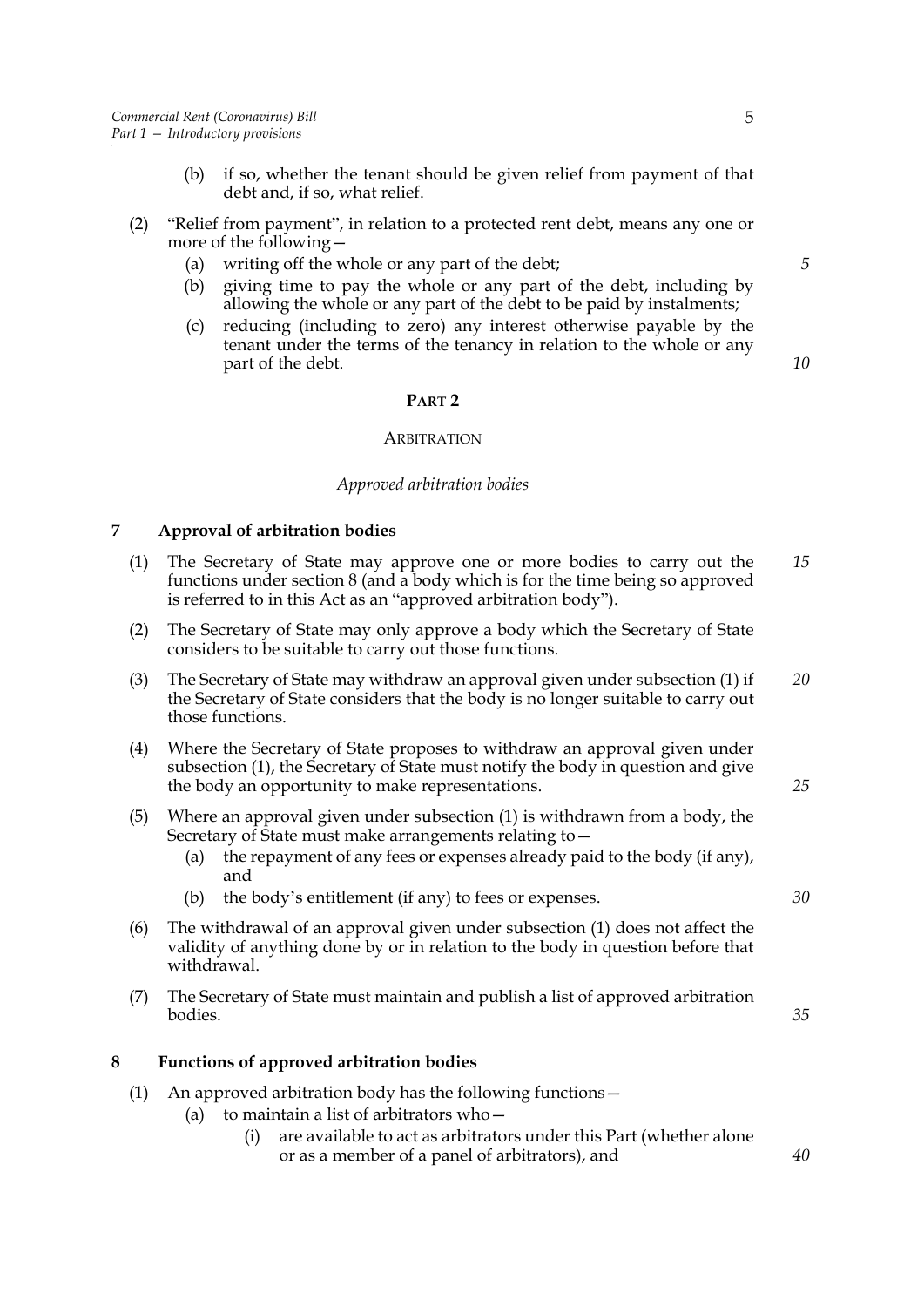- (ii) appear to the body to be suitable, by virtue of their qualifications or experience, to act as such,
- (b) to appoint an arbitrator or panel of arbitrators from that list to deal with the matter of relief from payment of a protected rent debt referred to the body for arbitration under this Part,
- (c) where an arbitrator appointed by the body resigns, dies or otherwise ceases to hold office, to appoint another arbitrator from that list to fill the vacancy,
- (d) to set, collect and pay its fees and the fees of an arbitrator appointed by it,
- (e) to oversee any arbitration in relation to which it has appointed an arbitrator or panel of arbitrators, and
- (f) to remove an arbitrator appointed by it from a case on any one of the grounds in subsection (2).
- (2) The grounds for removal are—
	- (a) that circumstances exist that give rise to justifiable doubts as to the impartiality or independence of the arbitrator;
	- (b) that the arbitrator does not possess the qualifications required for the arbitration;
	- (c) that the arbitrator is physically or mentally incapable of conducting the arbitration or there are justifiable doubts as to their capacity to do so; or *20*
	- (d) that the arbitrator has refused or failed to properly conduct the arbitration, or to use all reasonable despatch in conducting the proceedings or making an award, and that substantial injustice has been or will be caused to the parties.
- (3) An approved arbitration body must ensure that an arbitrator or panel of arbitrators appointed by it under subsection (1)(b) is independent from the parties to the arbitration.
- (4) Where an arbitrator resigns, dies or otherwise ceases to hold office, an approved arbitration body must make arrangements relating to—
	- (a) the repayment of any fees or expenses already paid to the arbitrator (if any), and
	- (b) the arbitrator's entitlement (if any) to fees or expenses.
- (5) Where requested by, or as agreed with, the Secretary of State, an approved arbitration body must provide a report to the Secretary of State containing details of— *35*
	- (a) the exercise by the approved body of its functions under this section, and
	- (b) any arbitrations overseen by the approved body under subsection (1)(e), including the progress of, and any awards made in relation to, such arbitrations. *40*
- (6) An approved arbitration body must publish on its website the fees payable in relation to arbitrations referred to it under this Part.

*5*

*10*

*15*

*25*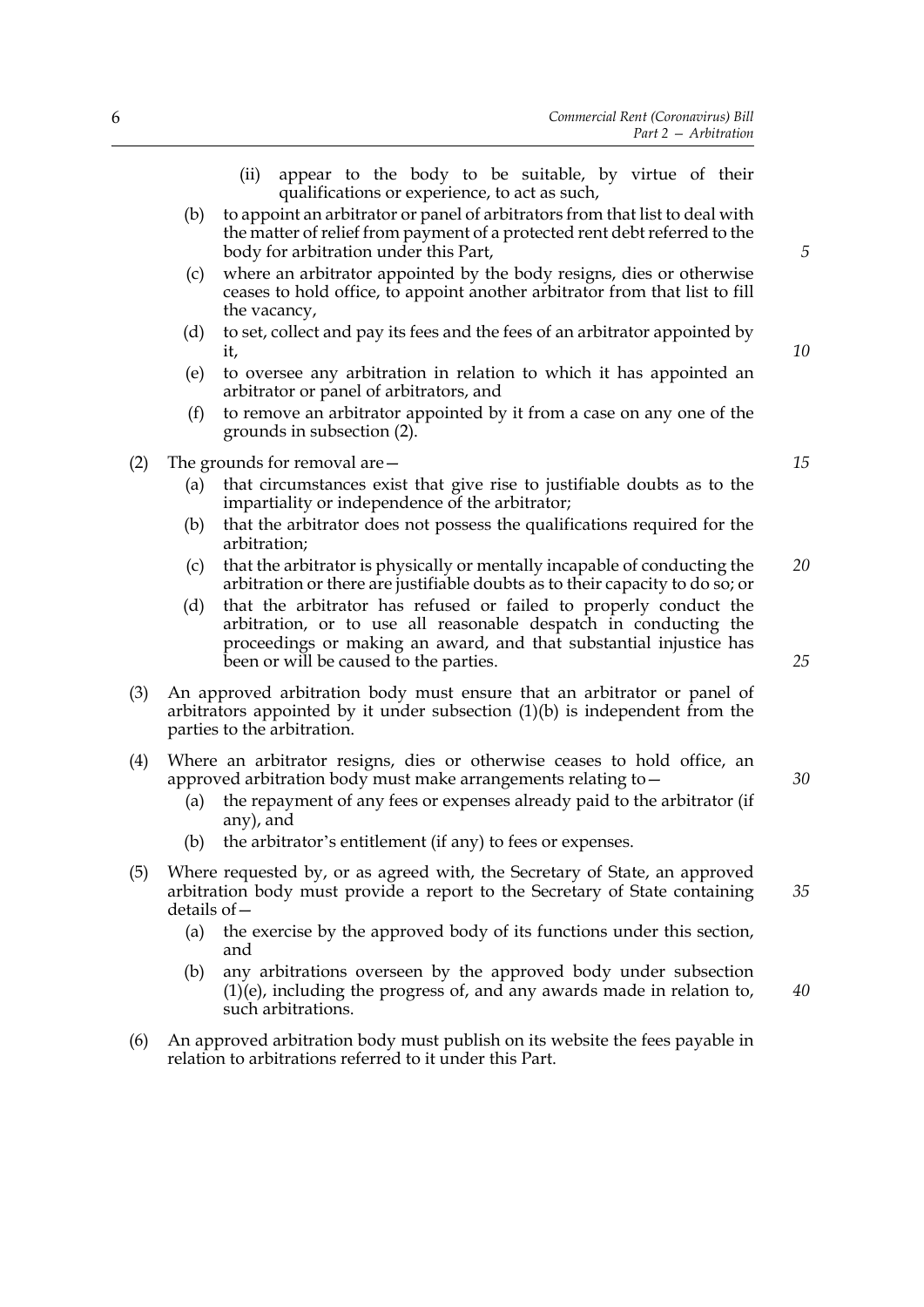#### *References to arbitration by tenant or landlord*

#### **9 Period for making a reference to arbitration**

- (1) This section applies where the tenant and the landlord under a business tenancy are not in agreement as to the resolution of the matter of relief from payment of a protected rent debt.
- (2) A reference to arbitration may be made by either the tenant or the landlord within the period of six months beginning with the day on which this Act is passed.
- (3) The Secretary of State may by regulations made by statutory instrument extend the period for the time being mentioned in subsection (2).
- (4) A statutory instrument containing regulations under subsection (3) is subject to annulment in pursuance of a resolution of either House of Parliament.
- (5) In this Act "the period for making references to arbitration" is the period for the time being mentioned in subsection (2).

#### **10 Requirements for making a reference to arbitration**

- (1) Before making a reference to arbitration—
	- (a) the tenant or landlord must notify the other party ("the respondent") of their intention to make a reference, and
	- (b) the respondent may, within 14 days of receipt of the notification under paragraph (a), submit a response.
- (2) A reference to arbitration must not be made before—
	- (a) the end of the period of 14 days after the day on which the response under subsection (1)(b) is received, or
	- (b) if no such response is received, the end of the period of 28 days beginning with the day on which the notification under subsection  $(1)(a)$  is served.
- (3) A reference to arbitration may not be made, an arbitrator may not be appointed, and no formal proposal under section 11(2) or (4) may be made, where the tenant that owes a protected rent debt is subject to one of the following—
	- (a) a company voluntary arrangement which relates to any protected rent debt that has been approved under section 4 of the Insolvency Act 1986,
	- (b) an individual voluntary arrangement which relates to any protected rent debt that has been approved under section 258 of that Act, or
	- (c) a compromise or arrangement which relates to any protected rent debt that has been sanctioned under section 899 or 901F of the Companies Act 2006.
- (4) A reference to arbitration must be made to an approved arbitration body.
- (5) After a reference to arbitration has been made, an arbitrator may not be appointed, and no formal proposal under section 11(2) or (4) may be made, during any period where the tenant that owes a protected rent debt is the debtor under one of the following—

7

*5*

*10*

*15*

*20*

*25*

*30*

*35*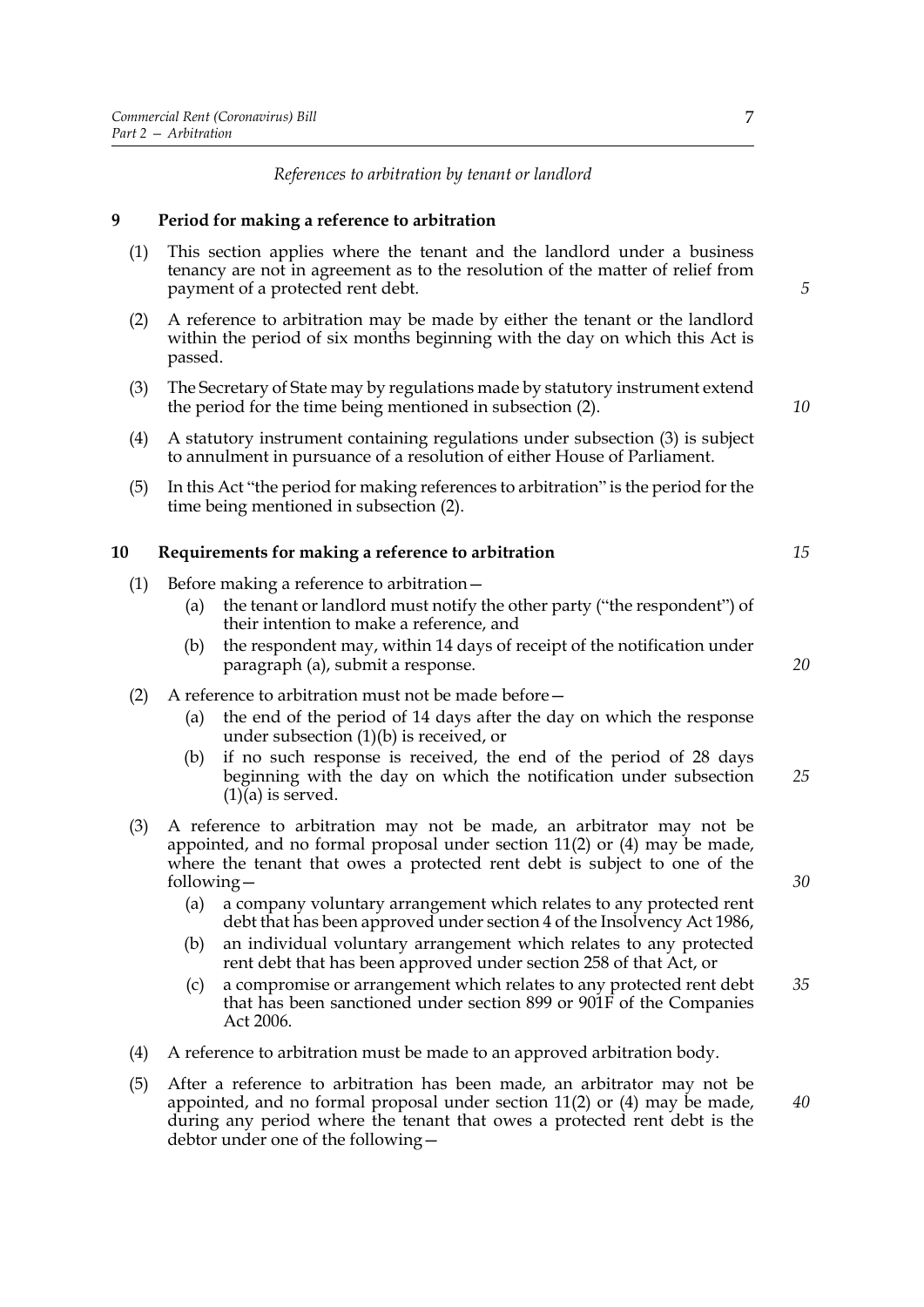*5*

- (a) a company voluntary arrangement which relates to any protected rent debt that has been proposed and is awaiting a decision under section 4 of the Insolvency Act 1986,
- (b) an individual voluntary arrangement which relates to any protected rent debt that has been proposed and is awaiting a decision under section 258 of that Act, or
- (c) a compromise or arrangement which relates to any protected rent debt that has been applied for and is awaiting a decision under section 899 or 901F of the Companies Act 2006.
- (6) This section, so far as relating to a company voluntary arrangement and a compromise or arrangement under section 899 or 901F of the Companies Act 2006, applies to limited liability partnerships. *10*

*Proposals for resolving the matter of relief from payment*

#### **11 Proposals for resolving the matter of relief from payment**

- (1) A reference to arbitration must include a formal proposal for resolving the matter of relief from payment of a protected rent debt. *15*
- (2) The other party to the arbitration may put forward a formal proposal in response within the period of 14 days beginning with the day on which the proposal under subsection (1) is received.
- (3) A formal proposal under subsection (1) or (2) must be accompanied by supporting evidence. *20*
- (4) Each party may put forward a revised formal proposal within the period of 28 days beginning with the day on which the party gives a formal proposal to the other party under subsection (1) or (2).
- (5) A revised formal proposal must be accompanied by any further supporting evidence. *25*
- (6) The periods in subsection (2) and (4) may be extended  $-$ 
	- (a) by agreement between the parties, or
	- (b) by the arbitrator where the arbitrator considers that it would be reasonable in all the circumstances.
- (7) In this section "formal proposal" means a proposal which is—
	- (a) made on the assumption that the reference is not dismissed for a reason set out in section 13(2) or (3),
	- (b) expressed to be made for the purposes of this section, and
	- (c) given to the other party and the arbitrator.

#### **12 Written statements**

- (1) This section applies to any written statement provided to the arbitrator by a party (whether made by the party or another person) which relates to a matter relevant to the arbitration.
- (2) The written statement must be verified by a statement of truth.
- (3) The written statement may be disregarded by the arbitrator if it is not so verified.

*40*

*30*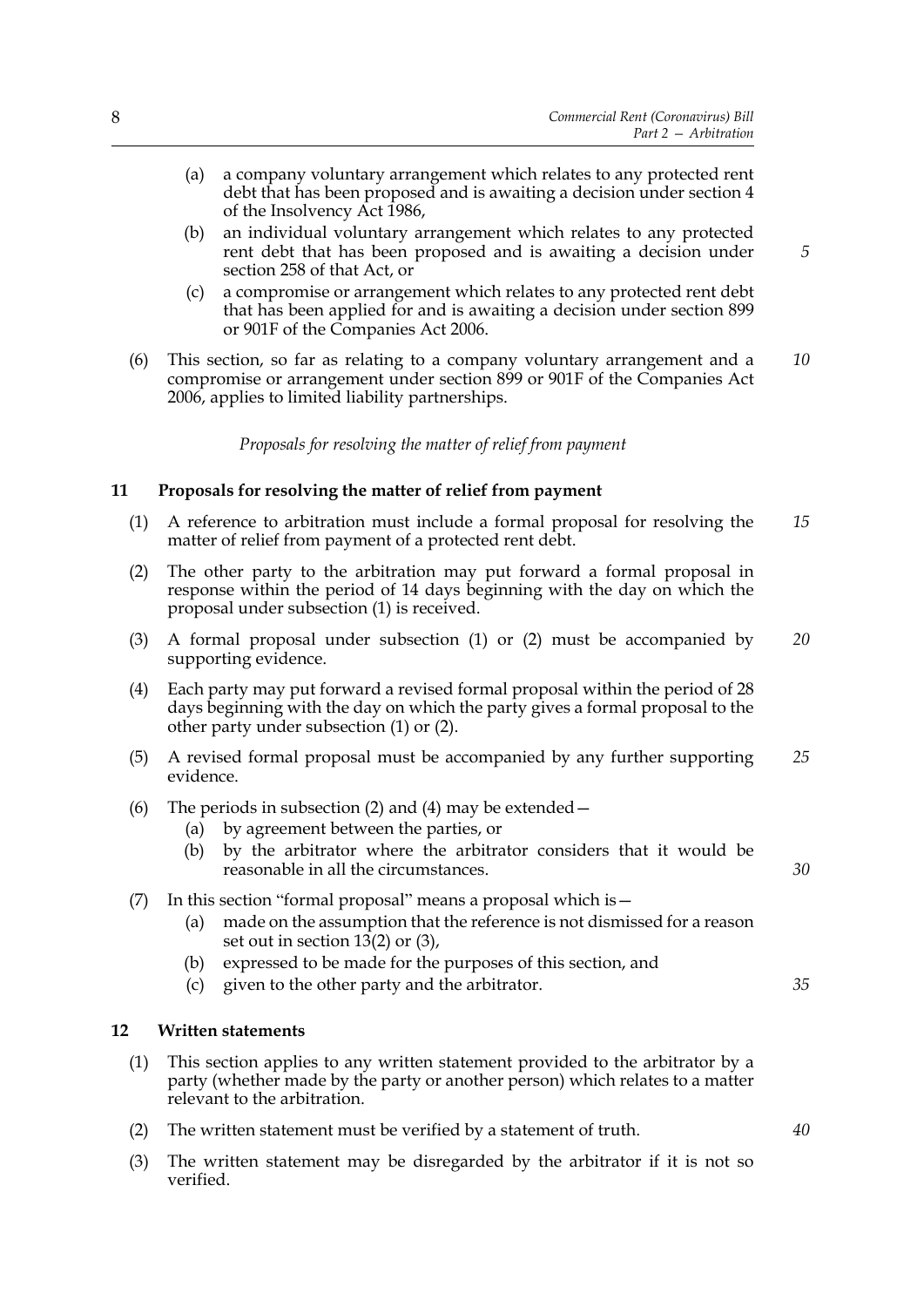#### *Arbitration awards*

#### **13 Arbitration awards available**

| (1) | This section sets out the awards open to the arbitrator on a reference under this<br>Part.                                                                                                                                                                                                                                                                                                                                                                                                                                   |         |
|-----|------------------------------------------------------------------------------------------------------------------------------------------------------------------------------------------------------------------------------------------------------------------------------------------------------------------------------------------------------------------------------------------------------------------------------------------------------------------------------------------------------------------------------|---------|
| (2) | If the arbitrator determines that -<br>the parties have by agreement resolved the matter of relief from<br>(a)<br>payment of a protected rent debt before the reference was made,<br>the tenancy in question is not a business tenancy, or<br>(b)<br>there is no protected rent debt,<br>(c)<br>the arbitrator must make an award dismissing the reference.                                                                                                                                                                  | 5<br>10 |
| (3) | If, after assessing the viability of the tenant's business, the arbitrator<br>determines that (at the time of the assessment) the business –<br>is not viable, and<br>(a)<br>would not be viable even if the tenant were to be given relief from<br>(b)<br>payment of any kind,<br>the arbitrator must make an award dismissing the reference.                                                                                                                                                                               | 15      |
| (4) | Subsection (5) applies if, after making that assessment, the arbitrator<br>determines that (at the time of the assessment) the business –<br>is viable, or<br>(a)<br>would become viable if the tenant were to be given relief from payment<br>(b)<br>of any kind.                                                                                                                                                                                                                                                           | 20      |
| (5) | In that case the arbitrator must resolve the matter of relief from payment of a<br>protected rent debt by $-$<br>considering whether the tenant should receive any relief from payment<br>(a)<br>and, if so, what relief, and<br>making an award in accordance with section 14.<br>(b)                                                                                                                                                                                                                                       | 25      |
| 14  | Arbitrator's award on the matter of relief from payment                                                                                                                                                                                                                                                                                                                                                                                                                                                                      |         |
| (1) | This section applies where the arbitrator is considering how to resolve the<br>matter of relief from payment of a protected rent debt as required by section<br>$13(5)$ .                                                                                                                                                                                                                                                                                                                                                    | 30      |
| (2) | Before determining what award to make the arbitrator must consider any final<br>proposal put forward to it by a party under section 11.                                                                                                                                                                                                                                                                                                                                                                                      |         |
| (3) | Where both parties put forward final proposals under section $11$ –<br>if the arbitrator considers that both proposals are consistent with the<br>(a)<br>principles in section 15, the arbitrator must make the award set out in<br>whichever of them the arbitrator considers to be the most consistent;<br>if the arbitrator considers that one proposal is consistent with the<br>(b)<br>principles in section 15 but the other is not, the arbitrator must make the<br>award set out in the proposal that is consistent. | 35      |
| (4) | Where only the party making the reference to arbitration puts forward a final                                                                                                                                                                                                                                                                                                                                                                                                                                                | 40      |

proposal under section 11, the arbitrator must make the award set out in the proposal if the arbitrator considers that the proposal is consistent with the principles in section 15.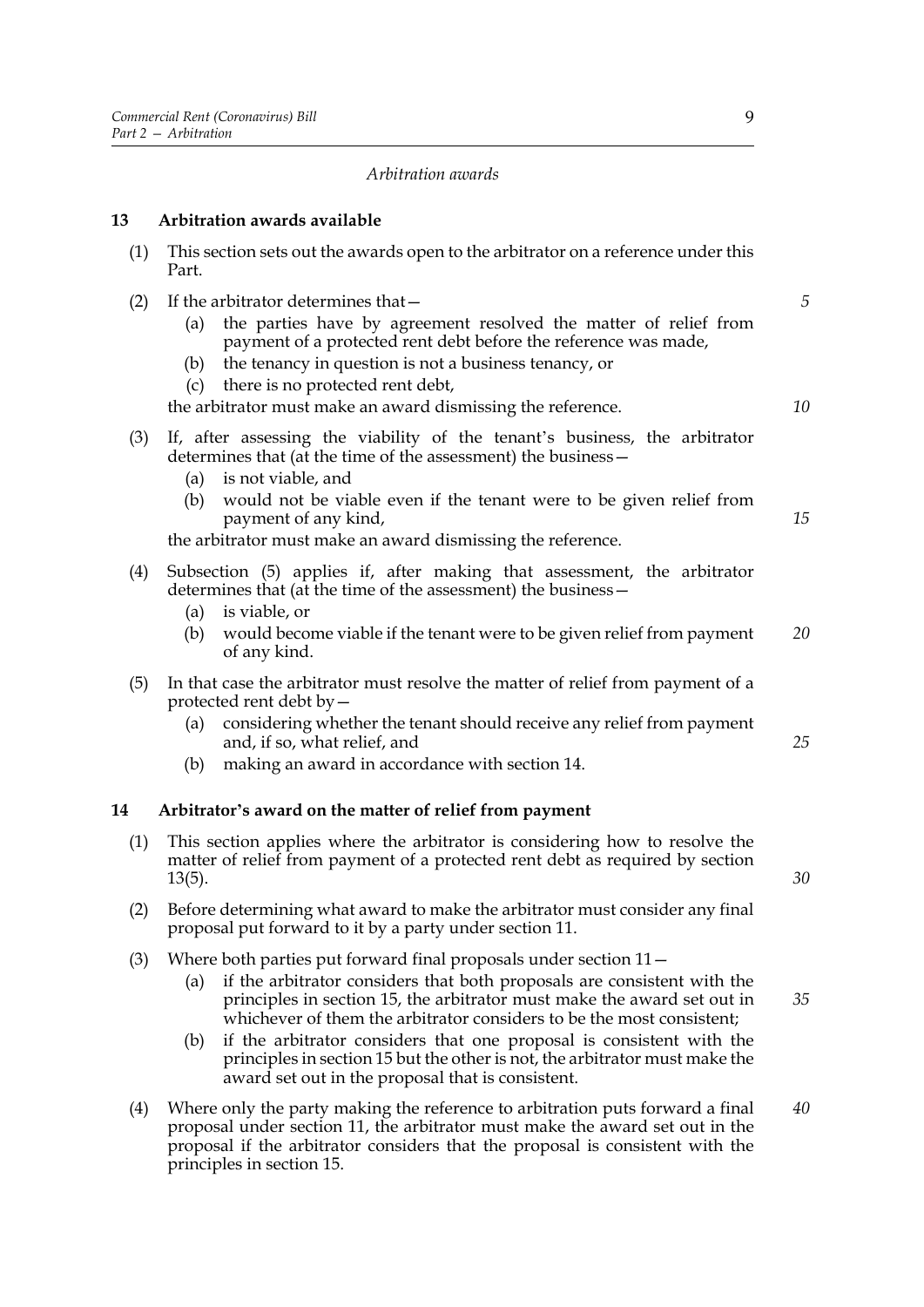- (5) Otherwise, the arbitrator must make whatever award the arbitrator considers appropriate (applying the principles in section 15).
- (6) An award under this section may  $-$ 
	- (a) give the tenant relief from payment of the debt as set out in the award, or
	- (b) state that the tenant is to be given no relief from payment of the debt.
- (7) Where an award under subsection  $(6)(a)$  gives the tenant time to pay an amount (including an instalment), the payment date must be within the period of 24 months beginning with the day after the day on which the award is made.
- (8) In subsection (7) "the payment date" means the day specified in the award as the day on which the amount concerned falls due for payment. *10*
- (9) In this section "final proposal" means—
	- (a) the revised formal proposal put forward by a party under section 11(4), or
	- (b) if there is no revised formal proposal put forward by a party, the formal proposal put forward by the party under section 11(1) or (2). *15*

#### **15 Arbitrator's principles**

- (1) The principles in this section are—
	- (a) that any award should be aimed at  $$ 
		- preserving (in a case falling within section  $13(4)(a)$ ), or
		- (ii) restoring and preserving (in a case falling within section  $13(4)(b)$ ,

the viability of the business of the tenant, so far as that is consistent with preserving the landlord's solvency, and

- (b) that the tenant should, so far as it is consistent with the principle in paragraph (a) to do so, be required to meet its obligations as regards the payment of protected rent in full and without delay. *25*
- (2) In considering the viability of the tenant's business and the landlord's solvency for the purposes of subsection (1), the arbitrator must disregard anything done by the tenant or the landlord with a view to manipulating their financial affairs so as to improve their position in relation to an award to be made under section 14.
- (3) For the purposes of this section, the landlord is "solvent" unless the landlord is, or is likely to become, unable to pay their debts as they fall due.

#### **16 Arbitrator: assessment of "viability" and "solvency"**

- (1) In assessing the viability of the business of the tenant, the arbitrator must, so far as known, have regard to—
	- (a) the assets and liabilities of the tenant, including any other tenancies to which the tenant is a party,
	- (b) the previous rental payments made under the business tenancy from the tenant to the landlord, *40*
	- (c) the impact of coronavirus on the business of the tenant, and
	- (d) any other information relating to the financial position of the tenant that the arbitrator considers appropriate.

*5*

*35*

*30*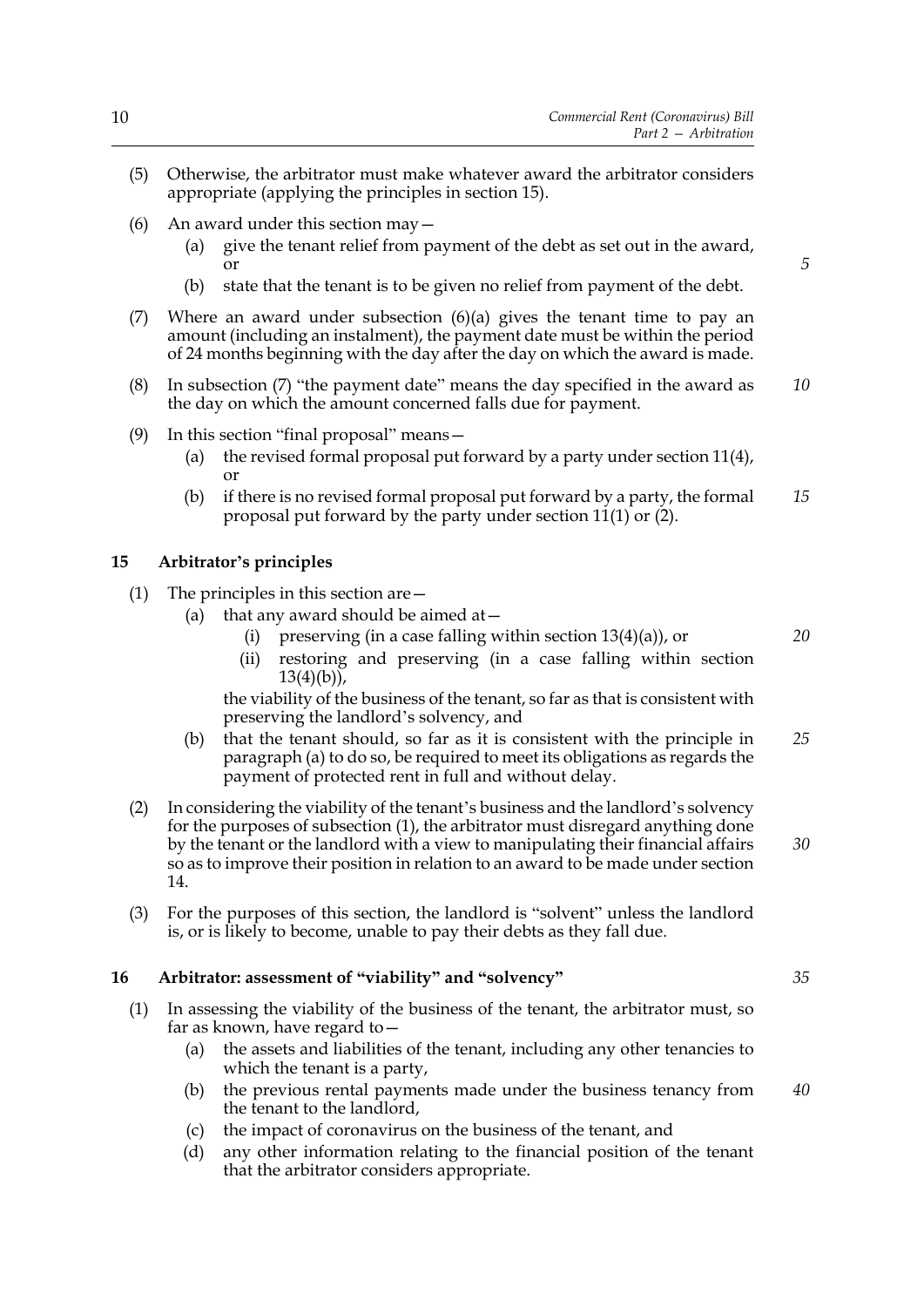- (2) In assessing the solvency of the landlord, the arbitrator must, so far as known, have regard to—
	- (a) the assets and liabilities of the landlord, including any other tenancies to which the landlord is a party, and
	- (b) any other information relating to the financial position of the landlord that the arbitrator considers appropriate.
- (3) In making an assessment under subsection (1) or (2), the arbitrator must disregard the possibility of the tenant or the landlord (as the case may be) –
	- (a) borrowing money, or
	- (b) restructuring its business.

#### **17 Timing of arbitrator's award**

- (1) Subject to subsection (2), the arbitrator must make an award under section 14 as soon as reasonably practicable after—
	- (a) where both parties have put forward a final proposal, the day on which the latest final proposal is received, or
	- (b) otherwise, the last day on which a party may put forward a revised formal proposal (see section 11(4)).
- (2) Where an oral hearing is held (see section 20), the arbitrator must make an award within the period of 14 days beginning with the day on which the hearing concludes.
- (3) The period in subsection (2) may be extended—
	- (a) by agreement between the parties, or
	- (b) by the arbitrator where the arbitrator considers that it would be reasonable in all the circumstances to do so.
- (4) In this section "final proposal" has the same meaning as in section 14(9).

#### **18 Publication of award**

- (1) This section applies when the arbitrator has made an award on a reference under this Part.
- (2) The arbitrator must publish the award together with the reasons for making it, subject as follows.
- (3) The arbitrator must exclude confidential information from anything published under this section, unless the arbitrator has been notified by the person to whom it relates that the person consents to its publication.
- (4) In subsection (3) "confidential information" means information which the arbitrator is satisfied is—
	- (a) commercial information relating to a party or to any other person the disclosure of which would, or might, significantly harm the legitimate business interests of the person to which it relates, or
	- (b) information relating to the private affairs of an individual the disclosure of which would, or might, significantly harm that individual's interests.

*30*

*5*

11

*15*

*20*

*10*

*25*

*35*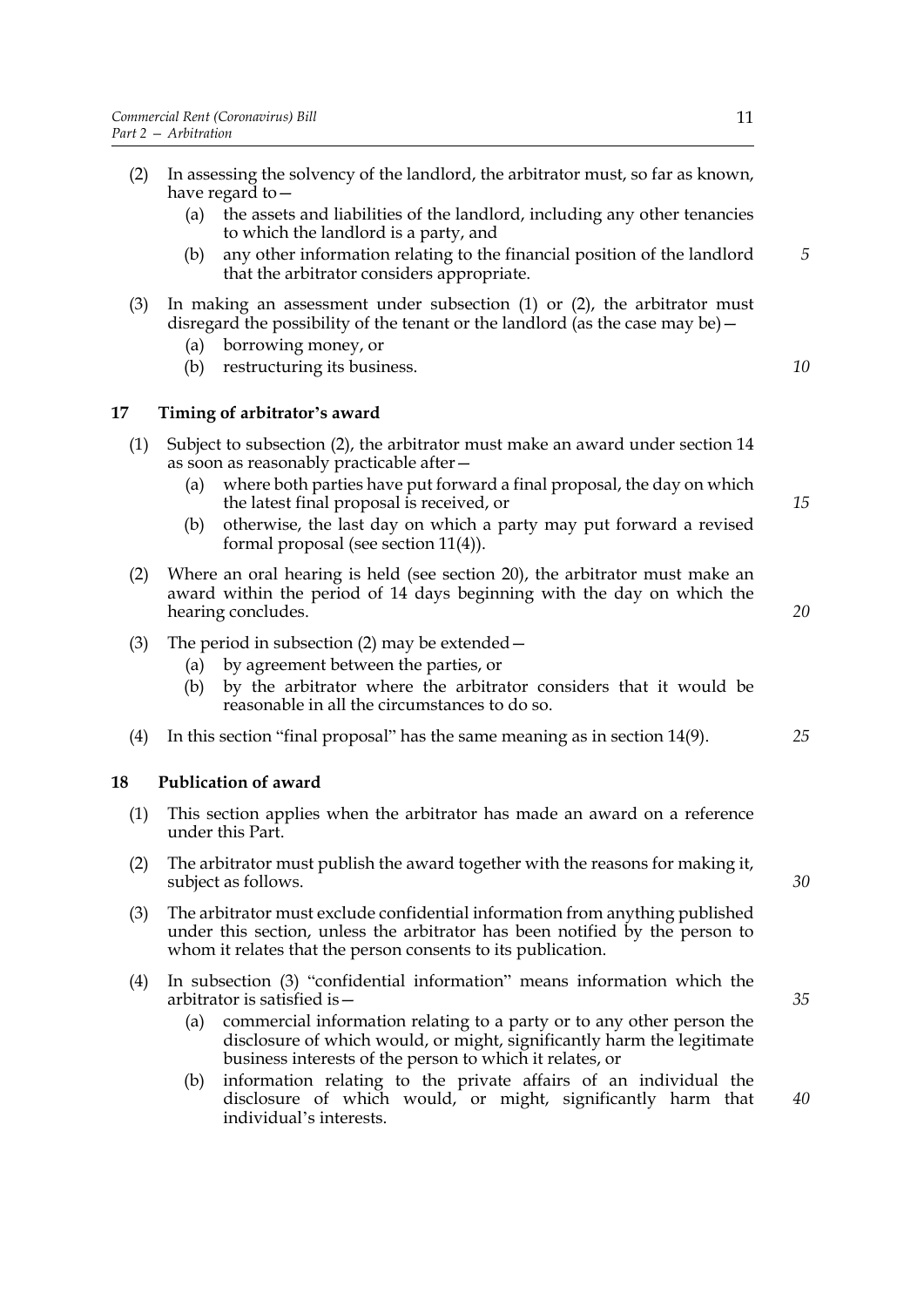*Arbitration fees and oral hearings*

#### **19 Arbitration fees and expenses**

- (1) In this section references to arbitration fees are to  $-$ 
	- (a) the arbitrators' fees and expenses (including any oral hearing fees), and
	- (b) the fees and expenses of any approved arbitration body concerned.
- (2) The Secretary of State may by regulations made by statutory instrument specify limits on arbitration fees, which may differ depending on the amount of protected rent debt in question.
- (3) A statutory instrument containing regulations under subsection (2) is subject to annulment in pursuance of a resolution of either House of Parliament.
- (4) The applicant must pay arbitration fees (other than oral hearing fees) in advance of the arbitration taking place.
- (5) When the arbitrator makes an award under section 13 or 14, the arbitrator must also make an award requiring the other party to the arbitration to reimburse the applicant for—
	- (a) half of the arbitration fees, or
	- (b) such other amount as the arbitrator considers appropriate in the circumstances of the case.
- (6) Otherwise, the parties must meet their own legal or other costs.
- (7) In this section, "applicant" means the party which made the reference to arbitration. *20*

#### **20 Oral hearings**

- (1) An oral hearing must be held where either or both of the parties makes a request to the arbitrator.
- (2) An oral hearing must be held within the period of 14 days beginning with the day on which the arbitrator receives a request under subsection (1). *25*
- (3) The period in subsection (2) may be extended—
	- (a) by agreement between the parties, or
	- (b) by the arbitrator where the arbitrator considers that it would be reasonable in all the circumstances to do so.
- (4) Where both parties request an oral hearing, the parties are jointly and severally liable to pay the hearing fees in advance.
- (5) Where one of the parties requests an oral hearing, that party must pay the hearing fees in advance.
- (6) When the arbitrator makes an award under section 13 or 14, the arbitrator must make an award requiring the party that has paid the hearing fees under subsection (5) to be reimbursed by the other party to the arbitration for  $-$ *35*
	- (a) half of the hearing fees, or
	- (b) such other amount as the arbitrator considers appropriate in the circumstances of the case.
- (7) An oral hearing must be held in public unless the parties agree otherwise.

*30*

*10*

*15*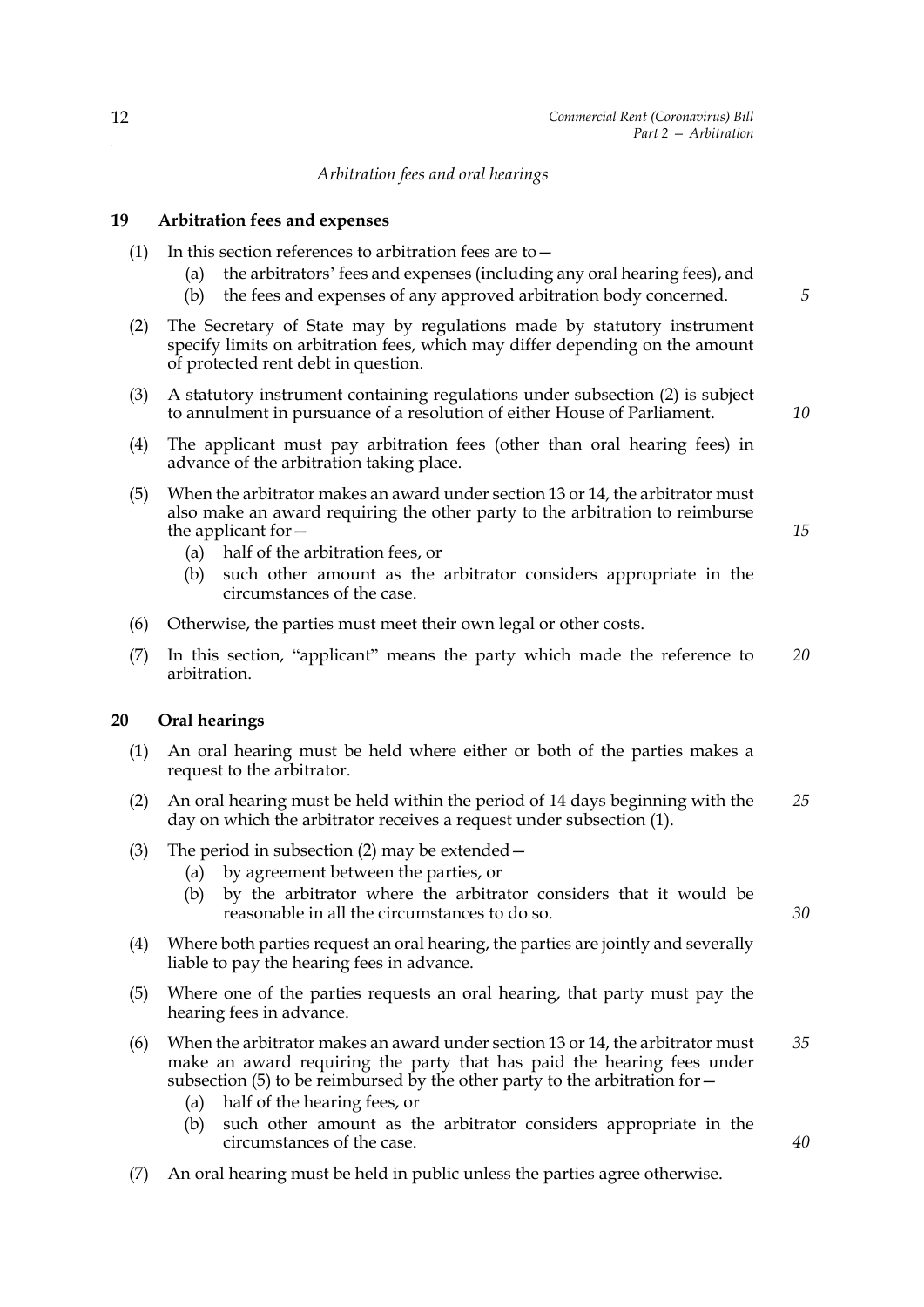#### *Guidance*

#### **21 Guidance**

- (1) The Secretary of State may issue guidance to—
	- (a) arbitrators about the exercise of their functions under this Part, and
	- (b) tenants and landlords about making a reference to arbitration under this Part.
- (2) The Secretary of State may revise any guidance issued under this section.
- (3) The Secretary of State must arrange for any guidance issued or revised under this section to be published.

*Modification of Part 1 of the Arbitration Act 1996*

*10*

*20*

*40*

*5*

#### **22 Modification of Part 1 of the Arbitration Act 1996**

Schedule 1 modifies Part 1 of the Arbitration Act 1996 in relation to arbitrations under this Part.

#### **PART 3**

| MORATORIUM ON CERTAIN REMEDIES AND INSOLVENCY ARRANGEMENTS |  |
|------------------------------------------------------------|--|
|------------------------------------------------------------|--|

#### **23 Temporary moratorium on enforcement of protected rent debts**

- (1) Schedule 2 contains—
	- (a) provision preventing a landlord who is owed a protected rent debt from using the following remedies in relation to (or on the basis of) the debt during the moratorium period—
		- (i) making a debt claim in civil proceedings;
		- (ii) using the commercial rent arrears recovery power;
		- (iii) enforcing a right of re-entry or forfeiture;
		- (iv) using a tenant's deposit;
	- (b) retrospective provision in relation to certain debt claims made by such a landlord before the start of the moratorium period for the protected rent debt; *25*
	- (c) provision relating to the right of such a landlord during the moratorium period to appropriate any rent paid by the tenant;
	- (d) retrospective provision in relation to the right of such a landlord to appropriate any rent paid by the tenant before the start of the moratorium period for the protected rent debt; *30*
	- (e) provision connected with certain things mentioned in paragraphs (a) to  $\overline{d}$ ).
- (2) In this section "the moratorium period", in relation to a protected rent debt, is the period— *35*
	- (a) beginning with the day on which this Act is passed, and
	- (b) ending—
		- (i) where the matter of relief from payment of the protected rent debt is not referred to arbitration within the period for references to arbitration, with the last day of that period, or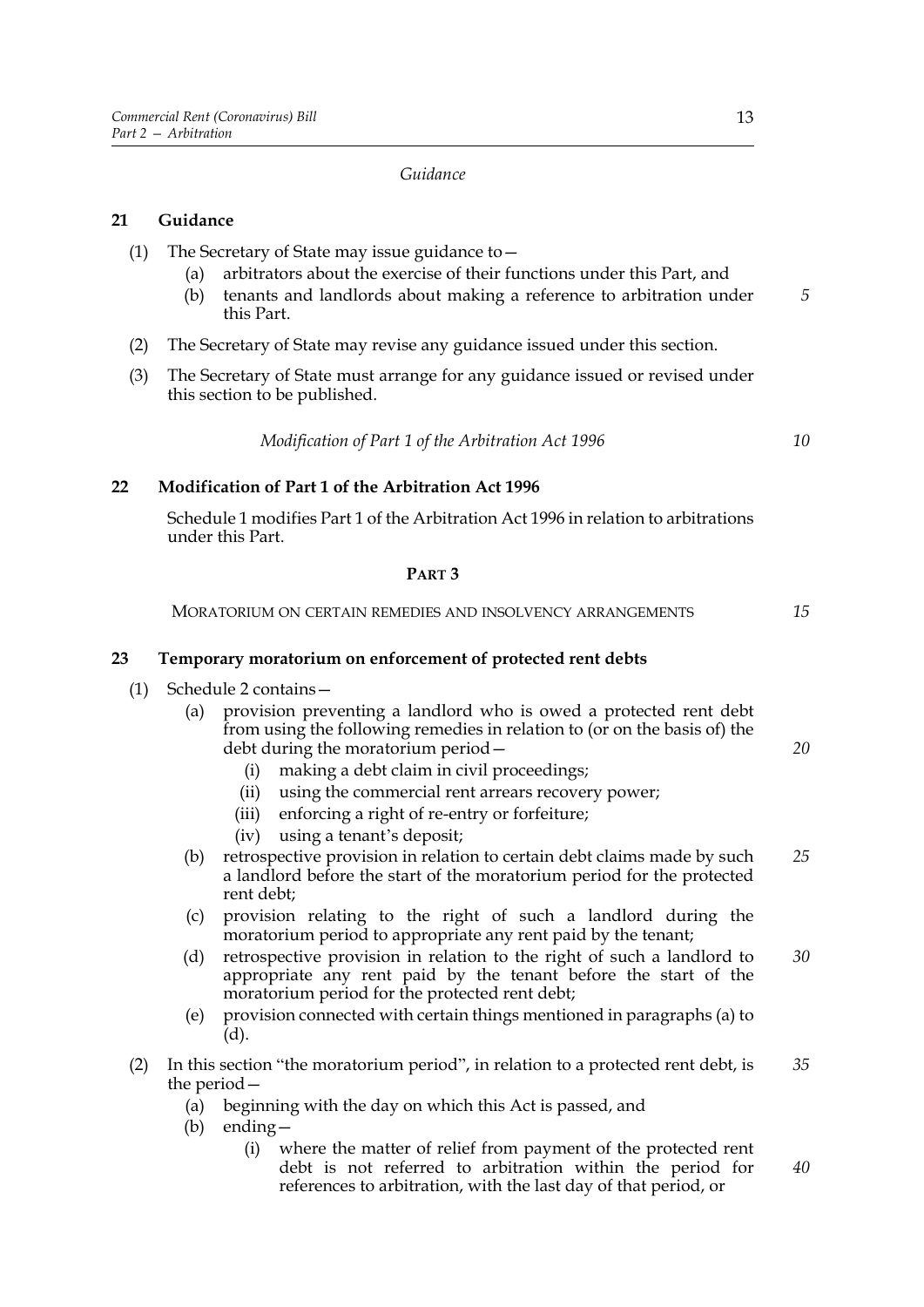- (ii) where that matter is referred to arbitration, with the day on which the arbitration concludes.
- (3) For the purposes of subsection  $(2)(b)$  an arbitration concludes when  $-$ 
	- (a) the arbitration proceedings are abandoned or withdrawn by the parties,
	- (b) the time period for appealing expires without an appeal being brought, or
	- (c) any appeal brought within that period is finally determined, abandoned or withdrawn.
- (4) In this section "arbitration" means arbitration under Part 2.

#### **24 Temporary restriction on initiating certain insolvency arrangements**

- (1) This section applies where the matter of relief from payment of a protected rent debt has been referred to arbitration.
- (2) During the relevant period—
	- (a) no proposal for a company voluntary arrangement under section 1 of the Insolvency Act 1986 which relates to the whole or part of the debt may be made, *15*
	- (b) no proposal for an individual voluntary arrangement under section 256A of that Act, or an application for an interim order under section 253 of that Act, which relates to the whole or part of the debt may be made, and
	- (c) no application for a compromise or arrangement under section 896 or 901C of the Companies Act 2006 (court orders for holding of meetings) which relates to the whole or part of the debt may be made.
- (3) In this section "the relevant period" means the period beginning with the day on which an arbitrator is appointed and ending with— *25*
	- (a) where the arbitrator makes an award in accordance with section 14, the day which is 12 months after the day on which that award is made,
	- (b) where the arbitrator makes an award dismissing a reference under section 13(2) or (3), the day on which that award is made, or
	- (c) where an award made in accordance with section 14 is set aside on appeal, the day on which that decision is made, or
	- (d) where the arbitration proceedings are abandoned or withdrawn by the parties, the day of that abandonment or withdrawal.
- (4) This section, so far as relating to a company voluntary arrangement and a compromise or arrangement under section 899 or 901F of the Companies Act 2006, applies to limited liability partnerships. *35*

#### **25 Temporary restriction on initiating arbitration proceedings**

- (1) The tenant or the landlord under a business tenancy may not initiate arbitration proceedings (other than an arbitration under Part 2) in relation to a protected rent debt during the moratorium period for the debt, unless the other party agrees.
- (2) In this section "the moratorium period" has the meaning given by section 23(2).

*5*

*10*

*30*

*20*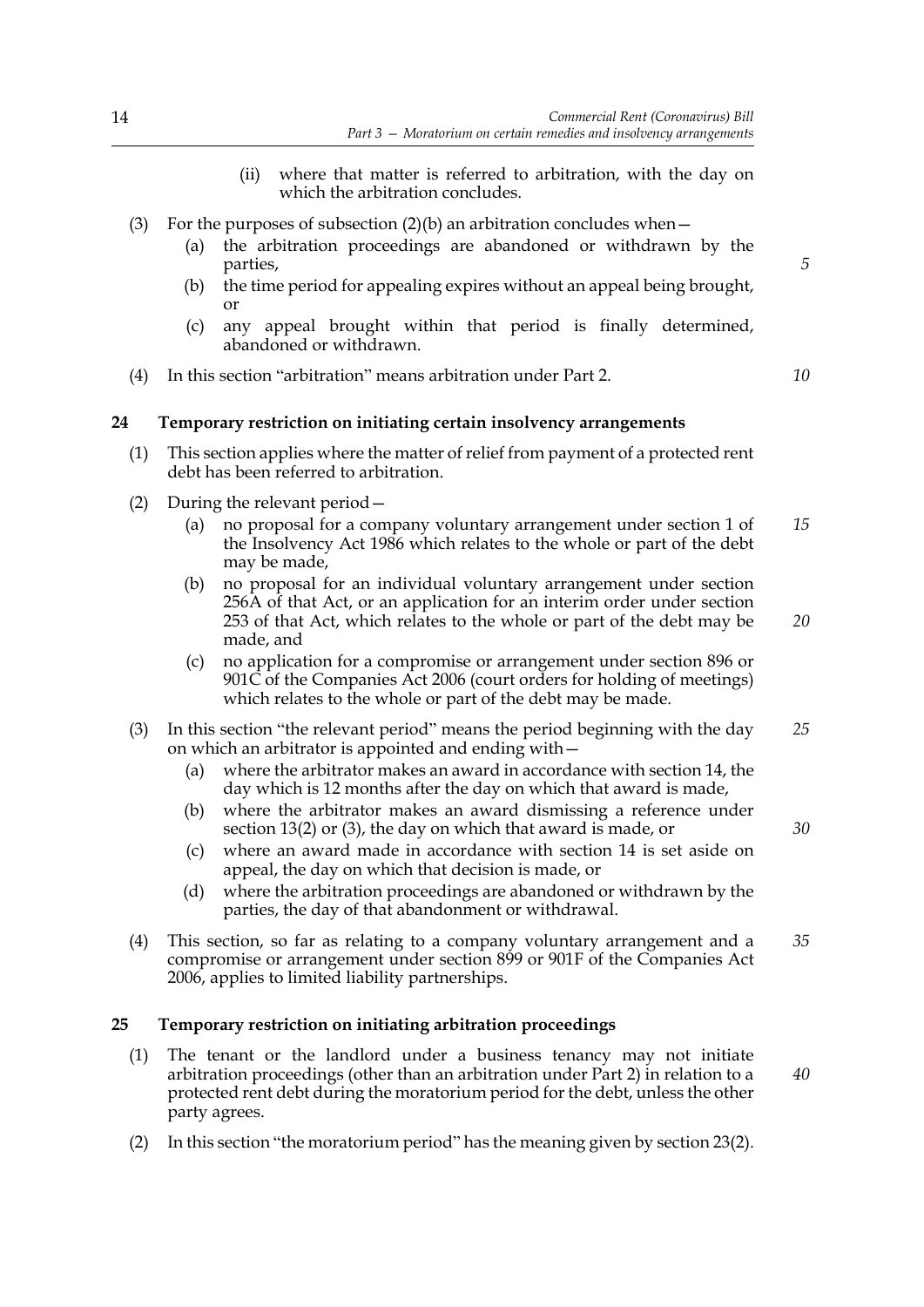#### **26 Temporary restriction on winding-up petitions and petitions for bankruptcy orders**

Schedule 3 contains temporary provision in relation to winding up petitions and petitions for bankruptcy orders.

#### **PART 4**

#### FINAL PROVISIONS

#### **27 Power to apply Act in relation to future periods of coronavirus control**

- (1) The Secretary of State may by regulations provide for this Act (apart from this section and section 28) to apply again in relation to rent debts under business tenancies affected by closure requirements.
- (2) For this purpose a business tenancy was affected by a closure requirement if  $-$ 
	- (a) the whole or part of the business carried on at or from the premises comprised in the tenancy, or the whole or part of those premises, was required by regulations to close, and
	- (b) the requirement was imposed as a public health response to the incidence or spread of coronavirus. *15*

In paragraph (b) "coronavirus" means severe acute respiratory syndrome coronavirus 2 (SARS-CoV-2).

- (3) The regulations may—
	- (a) specify provisions of this Act which are not to apply;
	- (b) provide for provisions of this Act to apply with such modifications as are specified in the regulations;
	- (c) make different provision for different purposes (including different provision for England and for Wales);
	- (d) make incidental, supplemental, consequential, saving or transitional provision (including provision amending or otherwise modifying an Act of Parliament). *25*
- (4) The regulations—
	- (a) are to be made by statutory instrument, and
	- (b) may not be made unless a draft of the statutory instrument containing them has been laid before and approved by a resolution of each House of Parliament. *30*

#### **28 Power to make corresponding provision in Northern Ireland**

- (1) A Northern Ireland department may by regulations make provision for purposes corresponding to any of the purposes of this Act.
- (2) Regulations under this section may—
	- (a) confer a discretion on a Northern Ireland department or another person;
	- (b) make retrospective provision for purposes corresponding to purposes for which this Act makes retrospective provision;
	- (c) amend or otherwise modify a statutory provision (as defined by section 1(f) of the Interpretation Act (Northern Ireland) 1954).

*20*

*5*

*10*

*35*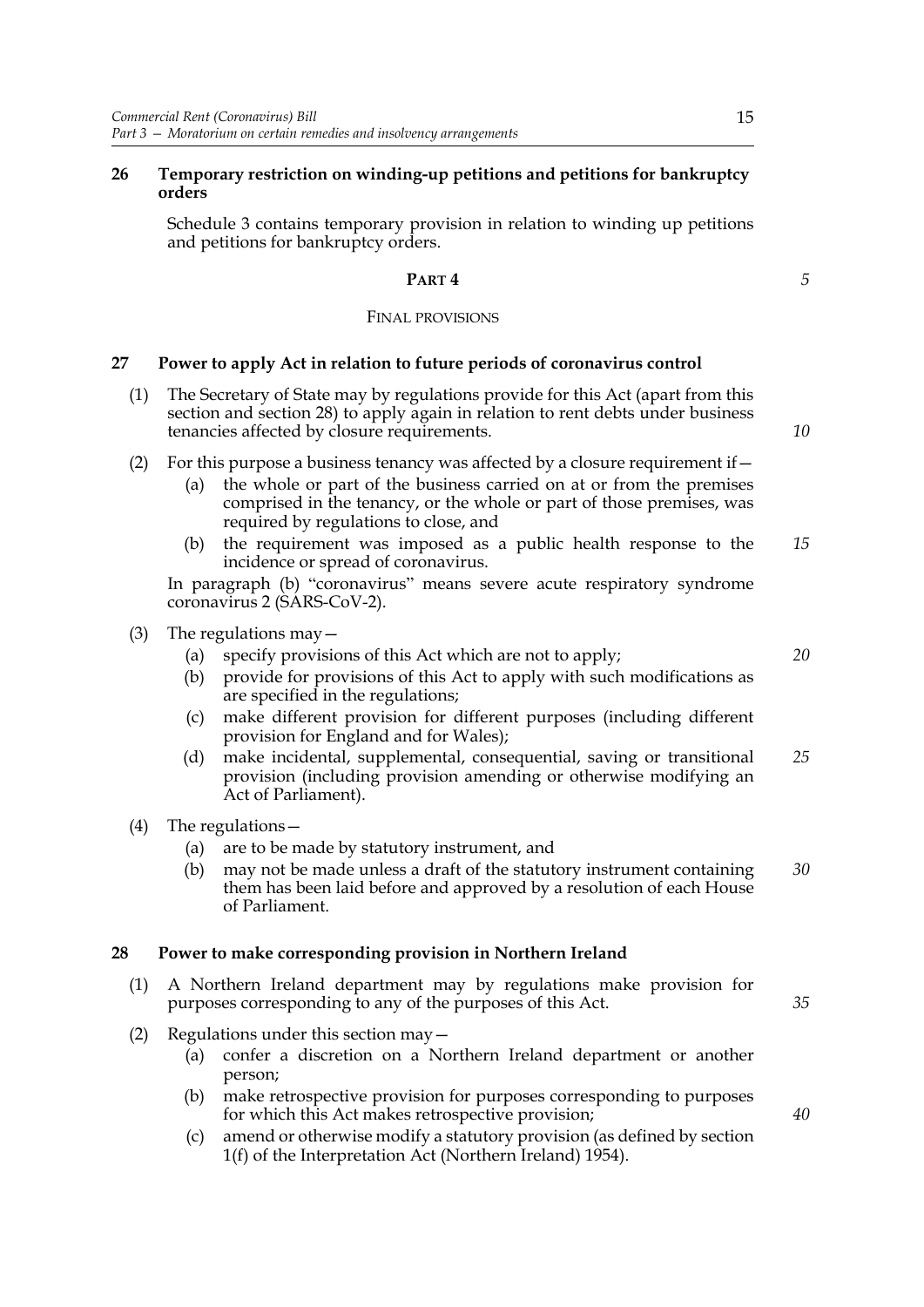- (3) The power to make regulations under this section is exercisable by statutory rule for the purposes of the Statutory Rules (Northern Ireland) Order 1979 (S.I. 1979/1573 (N.I. 12)).
- (4) Regulations under this section may not be made unless a draft of the regulations has been laid before and approved by a resolution of the Northern Ireland Assembly.

#### **29 Crown application**

This Act binds the Crown (but without prejudice to section 2(4) which secures that the business tenancies to which this Act applies are those to which Part 2 of the Landlord and Tenant Act 1954 applies).

*10*

*15*

*25*

*5*

#### **30 Extent, commencement and short title**

- (1) Parts 1 to 3 extend to England and Wales only (except as provided by subsection (3) and (4)).
- (2) This Part extends to the whole of the United Kingdom (other than section 28 which extends to Northern Ireland only).
- (3) The following provisions extend to England and Wales, Scotland and Northern Ireland—
	- (a) subsections  $(1)$ ,  $(2)(c)$ ,  $(3)$  and  $(4)$  of section 24, and
	- (b) Part 1 so far as relating to those provisions.

#### (4) The following provisions extend to England and Wales and Scotland only— *20*

- (a) subsection (2)(a) of section 24,
- (b) paragraph 1 of Schedule 3 and section 26 so far as relating to that paragraph, and
- (c) Part 1 so far as relating to the provisions mentioned in paragraph (a) and (b).
- (5) This Act comes into force on the day on which it is passed (except as provided by subsection (6)).
- (6) Paragraph 1 of Schedule 3, and section 26 so far as relating to that paragraph, comes into force on 1 April 2022.
- (7) This Act may be cited as the Commercial Rent (Coronavirus) Act 2021. *30*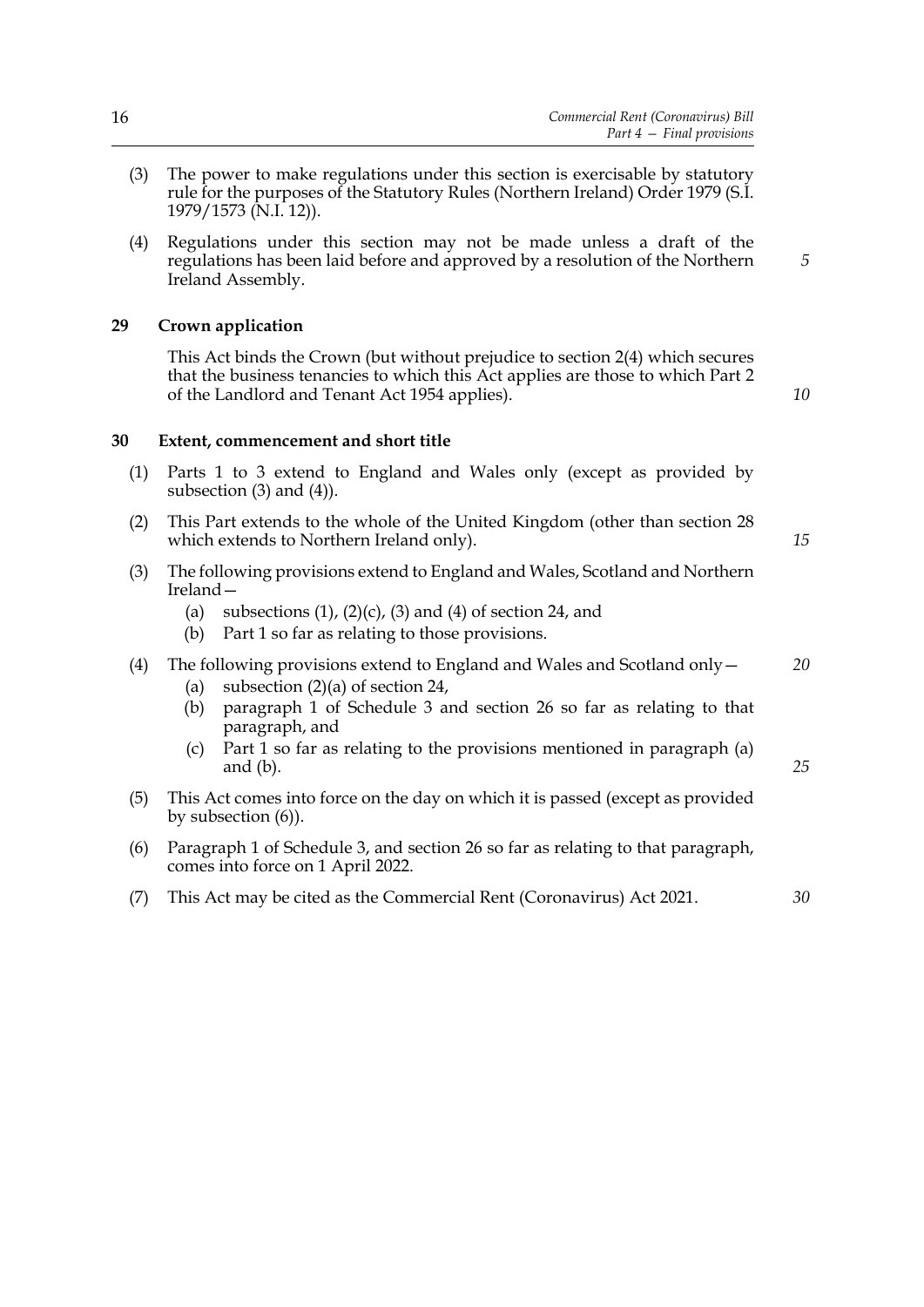### SCHEDULES

#### SCHEDULE 1 Section 22

#### MODIFICATIONS OF THE ARBITRATION ACT 1996 IN RELATION TO ARBITRATIONS UNDER THIS ACT

| Part 1 of the Arbitration Act 1996 has effect in relation to arbitrations under |  |
|---------------------------------------------------------------------------------|--|
| this Act as if the following were omitted –                                     |  |

- (a) in section 14 (commencement of arbitral proceedings), subsections (1) and (2);
- (b) in section 15 (arbitral tribunal), in subsection (1), the words "or umpire";
- (c) sections 16 to 19 (appointment of arbitrators);
- (d) in section 20 (chairman), subsections (1) and (2);
- (e) section 21 (umpire),
- (f) in section 22 (decision-making where no chairman or umpire), subsection (1);
- (g) in section 23 (revocation of the arbitrator's authority), subsections  $(1)$ ,  $(2)$ ,  $(3)(a)$ ,  $(4)$  and  $(5)(a)$ ;
- (h) in section 25 (resignation of arbitrator), subsections (1) and (2);
- (i) in section 27 (filling of vacancy), subsections (1) to (3);
- (j) in section 30 (competence of tribunal to rule on its own jurisdiction), in subsection (1), the words "Unless otherwise agreed by the parties"; *20*
- (k) in section 37 (power to appoint experts, legal advisers or assessors), in subsection  $(1)$ , the words "Unless otherwise agreed by the parties";
- (l) in section 38 (general powers exercisable by the tribunal), subsections (1) to  $(4)$ ;
- (m) in section 39 (power to make provisional awards), in subsection  $(2)(a)$ , the words "or the disposition of property";
- (n) in section 48 (remedies), subsections  $(1)$ ,  $(2)$  and  $(5)(b)$  and  $(c)$ ;
- (o) in section 49 (interest), subsections  $(1)$  to  $(3)$ ,  $(5)$  and  $(6)$ ;
- (p) in section 51 (settlement)—
	- (i) in subsection (1), the words "unless otherwise agreed by the parties"; and
	- (ii) in subsection (2), the words "if so requested by the parties and not objected to by the tribunal";
- (q) in section 52 (form of award), subsections (1) and (2);
- (r) in section 58 (effect of award), in subsection (1), the words "Unless otherwise agreed by the parties";
- (s) in section 68 (challenging the award: serious irregularity), in subsection  $(2)(e)$ , the words "vested by the parties".

*30*

*25*

*35*

*10*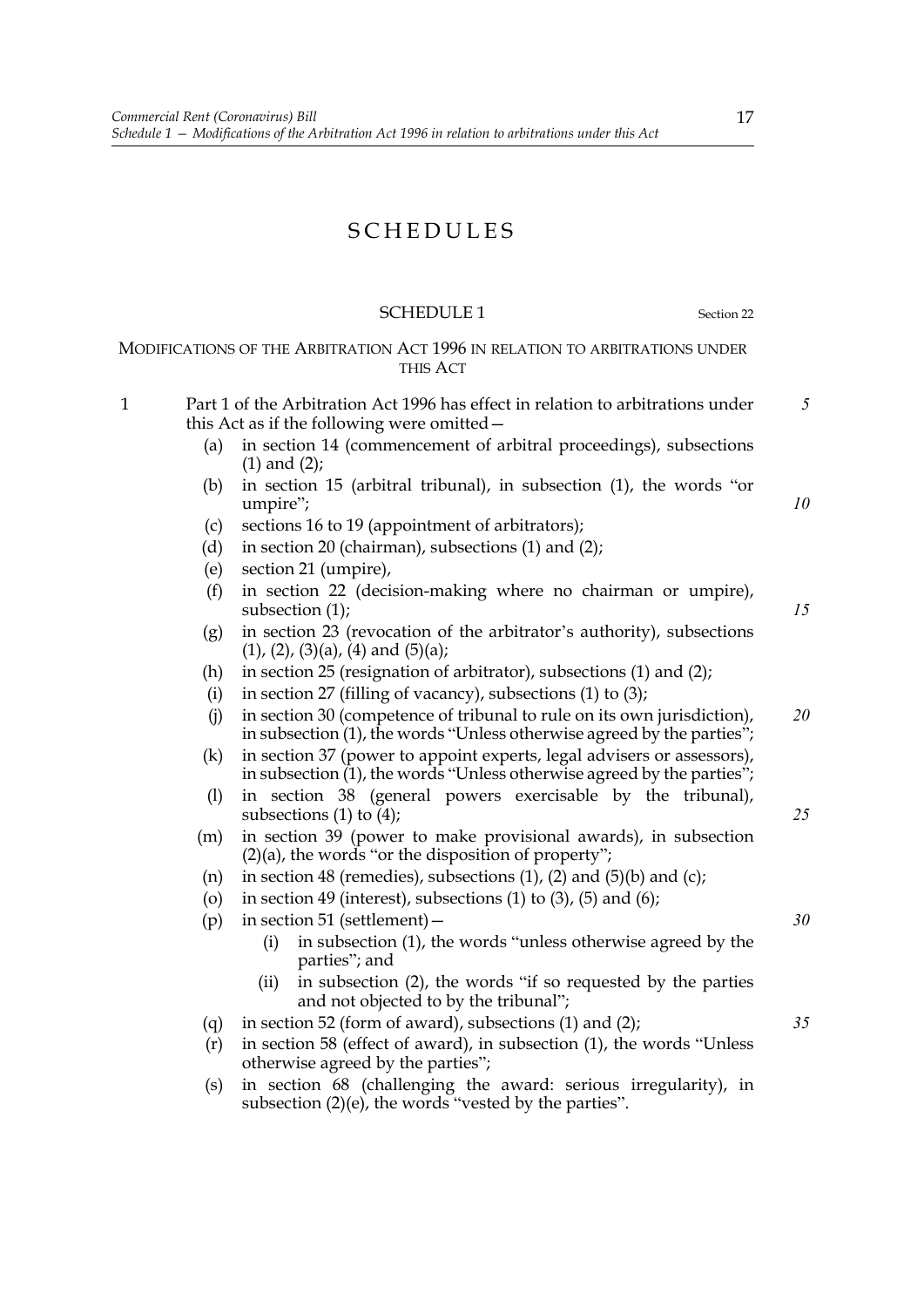- 2 Part 1 of the Arbitration Act 1996 has effect in relation to arbitrations under this Act as if —
	- (a) in section 20 (chairman), in subsection (3), at the beginning there were inserted "Where there is a chairman,";
	- (b) in section 22 (decision-making where no chairman), in subsection (2) for "If there is no such agreement" there were substituted "Where there are two or more arbitrators with no chairman";
	- (c) in section 34 (procedural and evidential matters), in subsection (1) after "matters", there were inserted "(including in relation to oral hearings held in public)";
	- (d) in section 35 (consolidation of proceedings and concurrent hearings), in subsection (2), for the words from "Unless" to "has no" there were substituted "The tribunal also has";
	- (e) in section 37 (power to appoint experts, legal advisers or assessors), in subsection  $(1)(a)$ , after "tribunal may" there were inserted ", where agreed by the parties";
	- (f) in section 68 (challenging the award: serious irregularity), in subsection  $(2)(c)$ , the words "procedure agreed by the parties" were substituted by "statutory procedure".
- 3 The modifications under paragraphs 1 and 2 are without prejudice to the operation of sections 94 to 98 of the Arbitration Act 1996 in relation to other provisions. *20*

SCHEDULE 2 Section 23

TEMPORARY MORATORIUM ON ENFORCEMENT OF PROTECTED RENT DEBTS

#### *Preliminary: interpretation*

- 1 (1) This Schedule applies in relation to a protected rent debt under a business tenancy.
	- (2) In this Schedule—
		- (a) references to "the protected debt" or "the debt" are to the whole or any part of that protected rent debt;
		- (b) "the business tenancy" is the business tenancy under which the protected debt arose;
		- (c) "the landlord" and "the tenant" refer respectively to the landlord and the tenant under that tenancy;
		- (d) "the moratorium period", in relation to the protected debt, has the meaning given by section 23(2); *35*
		- (e) a reference to doing something "in relation to" the protected debt includes, where appropriate, its being done on the basis of the debt.

#### *Making a debt claim*

2 (1) The landlord may not, during the moratorium period for the debt, make a debt claim to enforce the protected debt. *40*

*25*

*5*

*10*

*15*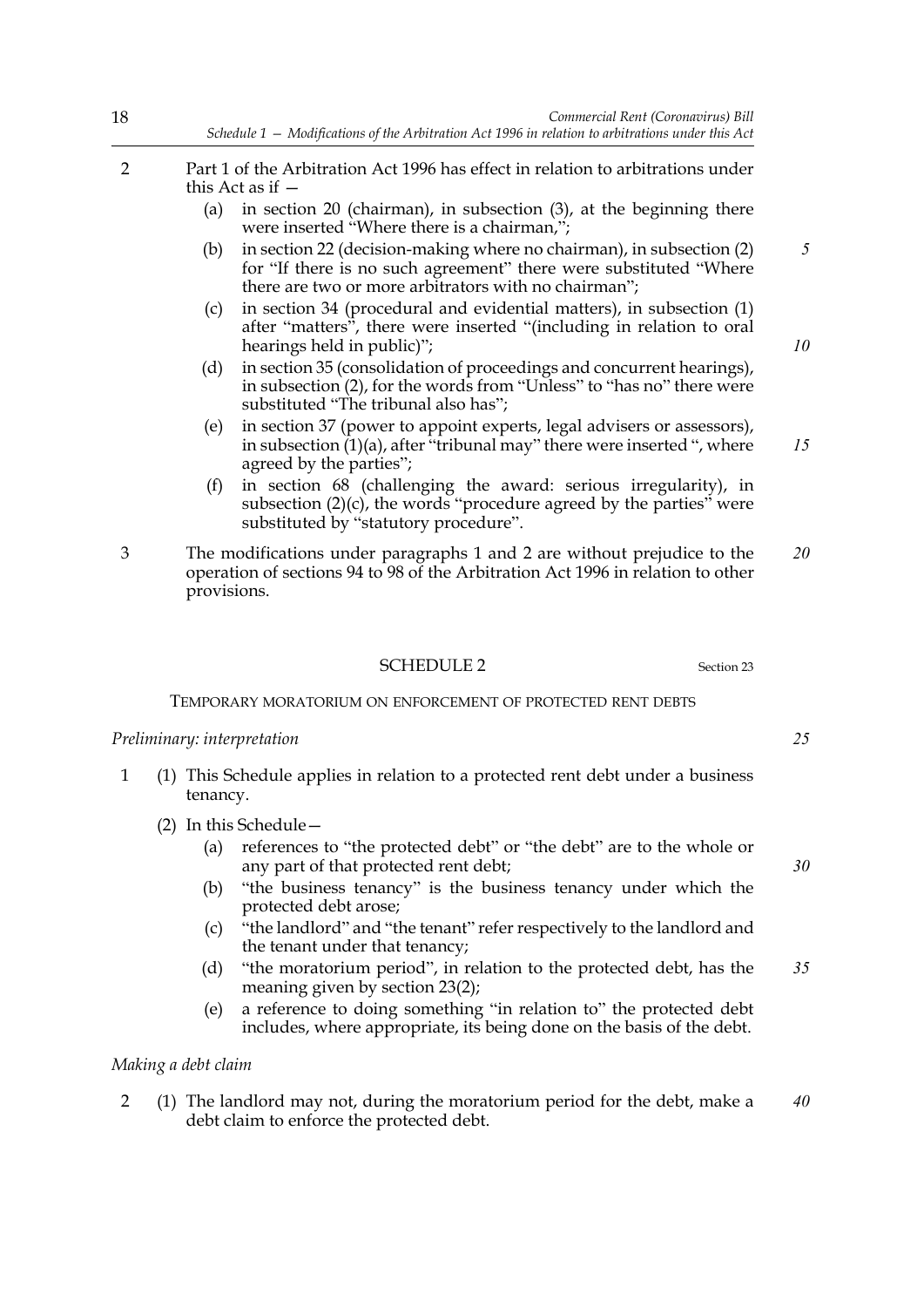(2) In this paragraph "debt claim" means a claim to enforce a debt in civil proceedings (including by a counterclaim or any other way of claiming payment of a debt in such proceedings).

*Debt claims made before the day on which this Act is passed*

- 3 (1) This paragraph applies to proceedings on a debt claim which—
	- (a) is made on or after 10 November 2021 but before the day on which this Act is passed,
	- (b) is made by the landlord against the tenant, and
	- (c) relates to, or to debts which include, the protected rent debt.
	- (2) Either of the parties to the business tenancy may apply to the court for the proceedings on the debt claim to be stayed in order to enable the matter of payment of the protected rent debt to be resolved (whether by arbitration or otherwise). *10*
	- (3) Where such an application is made in respect of proceedings on a debt claim the court must stay the proceedings (unless it is satisfied that they are not proceedings to which this paragraph applies). *15*
	- (4) Sub-paragraphs (5) to (7) apply if judgment on the debt claim is given in favour of the landlord during the period described in sub-paragraph (1)(a).
	- (5) So long as the judgment debt so far as relating to the protected rent debt, or any interest on it, is unpaid, then—
		- (a) the matter of relief from payment of the judgment debt so far as relating to the protected rent debt, or any interest on it, may be resolved by arbitration under Part 2 of this Act or by agreement (as if that part of the judgment debt and any interest on it were a protected rent debt), despite the judgment having been given,
		- (b) the judgment debt, so far as relating to the protected rent debt or any interest on it, may not be enforced or relied on by the landlord before the end of the moratorium period for the protected rent debt, and
		- (c) if relief from payment is awarded or agreed, the effect of the judgment debt is to be taken as altered in accordance with the award or agreement.
	- (6) Where it comes to the attention of the officer of the court in which the judgment is entered that—
		- (a) the judgment relates solely to the protected rent debt,
		- (b) relief from payment of the protected rent debt has been awarded under Part 2 of this Act or agreed, and *35*
		- (c) the moratorium period for the protected rent debt has ended,

the officer must send a request to the registrar to cancel the entry in the register of judgments under section 98 of the Courts Act 2003.

- (7) Following receipt of a request under sub-paragraph (6), the registrar must cancel the entry. *40*
- (8) In this paragraph—

"debt claim" has the same meaning as in paragraph 2;

"tenant" includes a person who has guaranteed the obligations of the tenant under a business tenancy.

*25*

*20*

*5*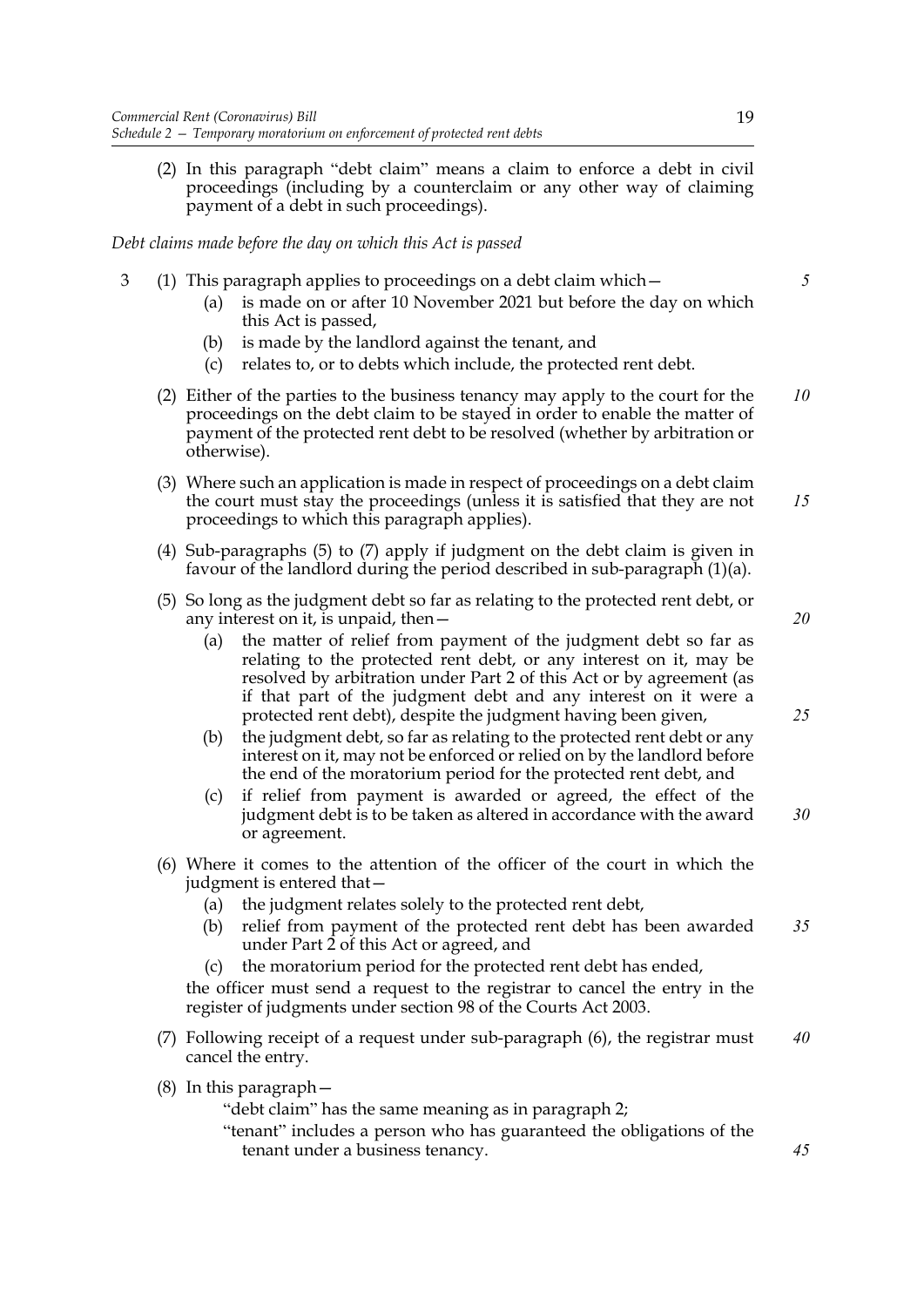*Using CRAR (the commercial rent arrears recovery power)*

- 4 (1) The landlord may not, during the moratorium period for the protected debt, use CRAR in relation to the debt.
	- (2) This means that during that period—
		- (a) an authorisation to exercise CRAR on behalf of the landlord in relation to the protected debt may not be given,
		- (b) a notice of enforcement may not be given in relation to the protected debt on behalf of the landlord, and
		- (c) the protected debt is to be disregarded in calculating the net unpaid rent for the purposes of section 77 of the Tribunals, Courts and Enforcement Act 2007 (the rent recoverable using CRAR). *10*
	- (3) In this paragraph "CRAR" and "notice of enforcement" have the same meaning as in Chapter 2 of Part 3 of that Act.
	- (4) In section 77 of that Act, after paragraph (b) of subsection (1) insert ";
		- (c) it is not excluded from recovery using CRAR by paragraph 4 of Schedule 2 to the Commercial Rent (Coronavirus) Act 2021 (temporary moratorium on enforcement of protected rent debts)." *15*

*Enforcing a right of re-entry or forfeiture*

- 5 (1) The landlord may not, during the moratorium period for the protected debt, enforce, by action or otherwise, a right of re-entry or forfeiture for nonpayment of the debt. *20*
	- (2) No conduct by or on behalf of the landlord during the moratorium period, other than giving an express waiver in writing, is to be regarded as waiving a right of re-entry or forfeiture, under the business tenancy, for non-payment of the debt. *25*
	- (3) For the purposes of determining whether the ground mentioned in section 30(1)(b) of the Landlord and Tenant Act 1954 (persistent delay in paying rent which has become due) is established in relation to the business tenancy, any failure to pay the debt during the moratorium period is to be disregarded.
- 6 (1) This paragraph applies where—
	- (a) a superior landlord enforces, by action or otherwise, a right of reentry or forfeiture in relation to a superior tenancy during the moratorium period, and
	- (b) the tenant applies for relief from forfeiture in relation to its interest in the property comprised in the tenancy. *35*
	- (2) For the purposes of determining whether to grant the tenant relief from forfeiture and, if so, the terms of such relief, the court must disregard any failure to pay the protected rent debt.

*Using landlord's right to appropriate rent*

7 (1) This paragraph applies in relation to a payment of rent under a business tenancy which is paid during the moratorium period for the debt at a time when*40*

*30*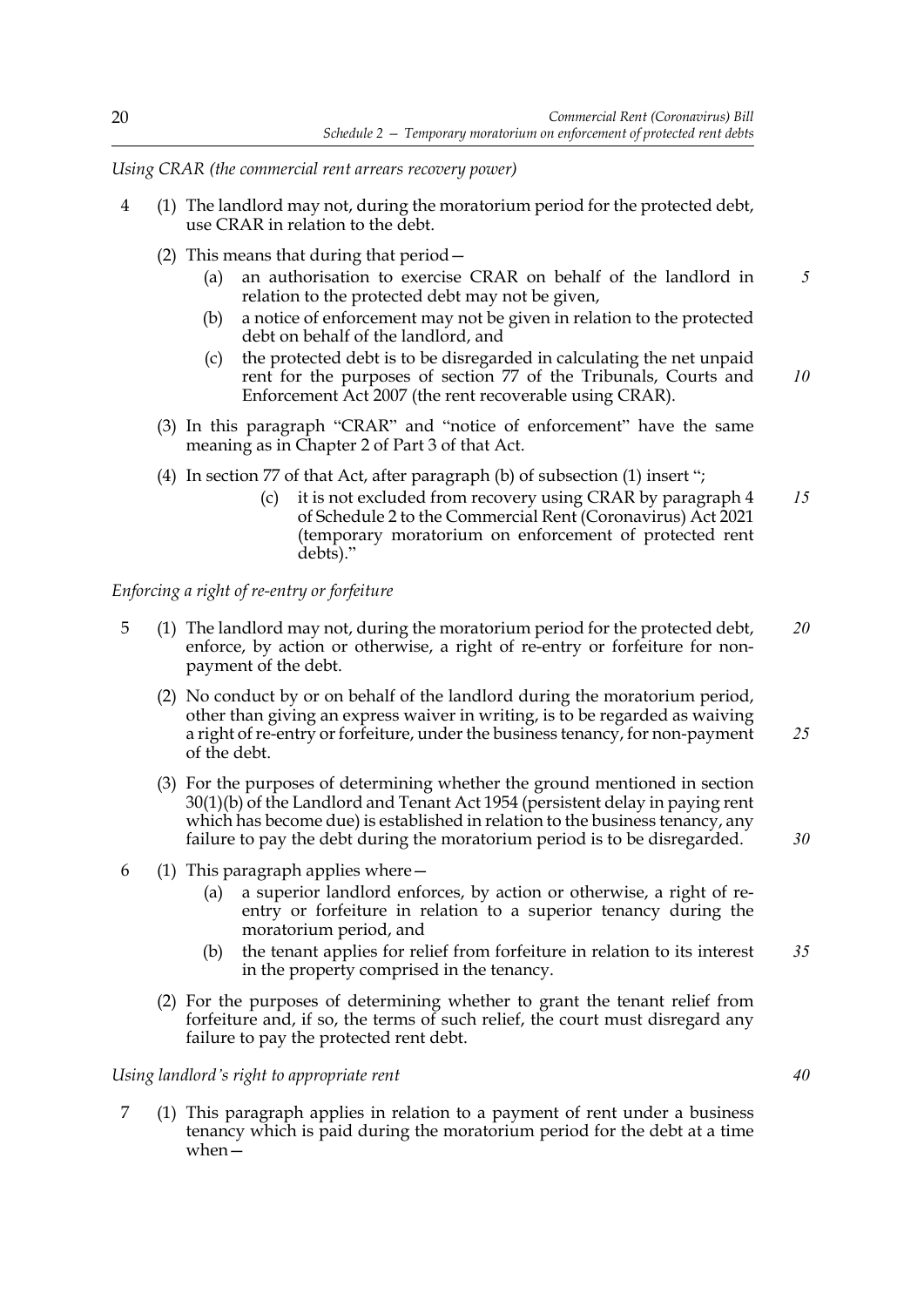- (a) the tenant owes the landlord an unprotected rent debt in addition to the debt, and
- (b) the tenant has not exercised the tenant's right to appropriate the payment to any particular rent debt owed to the landlord.
- (2) The landlord's right to appropriate the payment must be used to apply the payment to meet the unprotected rent debt before it is applied to the protected rent debt.

#### (3) In this paragraph an "unprotected rent debt" is a debt consisting of—

- (a) rent that is not protected rent, or
- (b) interest on rent that is not protected rent.
- 8 (1) This paragraph applies in relation to any payment of rent under a business tenancy which was paid during the period mentioned in sub-paragraph (2) at a time when—
	- (a) the tenant owed the landlord an unprotected rent debt in addition to the debt, and
	- (b) the tenant had not exercised the tenant's right to appropriate the payment to any particular rent debt.
	- (2) The period relevant for the purposes of sub-paragraph (1) is the period—
		- (a) beginning with the day after the last day of the protected period for the debt, and
		- (b) ending with the day before the first day of the moratorium period for the debt.
	- (3) During the moratorium period for the debt, the landlord's right to appropriate the payment must be used to apply the payment to meet the unprotected rent debt before it is applied to the protected rent debt.
	- (4) If the landlord used that right during the period mentioned in subparagraph (2) to appropriate the rent to the debt, then—
		- (a) the appropriation of the payment to the debt is ineffective to the extent of the unprotected rent debt, and
		- (b) the payment is to be treated for all purposes as having been appropriated to the unprotected rent debt first. *30*
	- (5) In this paragraph "unprotected rent debt" has the same meaning as in paragraph 7.

#### *Using tenant's deposit to apply towards unpaid rent debt*

- 9 (1) This paragraph applies where a tenancy deposit is available to the landlord for the purpose of applying towards an unpaid rent debt. *35*
	- (2) The landlord may not, during the moratorium period for the debt, recover the debt from the tenancy deposit.
	- (3) If the landlord has lawfully recovered the debt from the tenancy deposit before the beginning of the moratorium period, the tenant is not required to make good any shortfall in the deposit before the end of that period.

*15*

*5*

*10*

*20*

*25*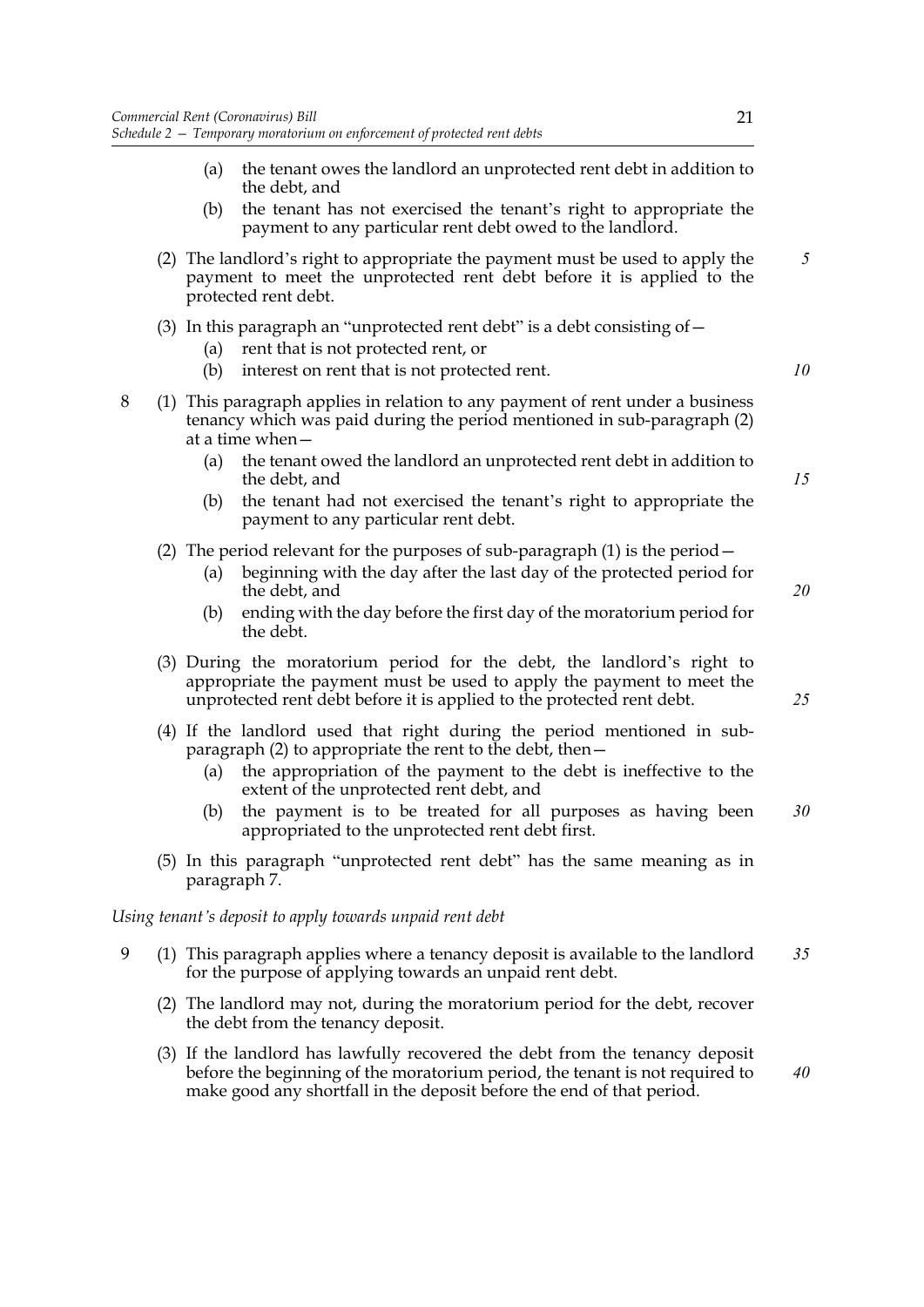#### SCHEDULE 3 Section 26

#### WINDING-UP AND BANKRUPTCY PETITIONS

*Prohibition on presenting a winding-up petition solely in relation to a protected rent debt*

- 1 (1) This paragraph applies where a landlord under a business tenancy is owed a protected rent debt and the tenant is a company.
	- (2) The landlord may not, during the moratorium period for the debt, present a petition for the winding up of the company under section 124 of the Insolvency Act 1986 on a ground specified—
		- (a) in the case of a registered company, in section  $122(1)(f)$  of that Act, or
		- (b) in the case of an unregistered company, in section 221(5)(b) of that Act, *10*

unless the landlord is owed a debt by the company which is not a protected rent debt.

- (3) In this paragraph—
	- "moratorium period", in relation to a protected rent debt, has the same meaning as in section 23; *15*
	- "registered company" means a company registered under the Companies Act 2006 in England and Wales or Scotland;
	- "unregistered company" has the same meaning as in Part 5 of the Insolvency Act 1986.
- (4) This paragraph, so far as relating to registered companies, applies to limited liability partnerships.

*Prohibition on presenting a bankruptcy order petition in relation to a protected rent debt*

- 2 (1) This paragraph (and paragraph 3) applies where the landlord under a business tenancy is owed a protected rent debt and the tenant is an individual. *25*
	- (2) The landlord may not present a petition for a bankruptcy order against the tenant on a ground specified in section 268(1)(a) or (2) of the Insolvency Act 1986 where the demand referred to in those provisions related to any protected rent debt and was served during the relevant period.
	- (3) The landlord may not present a petition for a bankruptcy order against the tenant on a ground specified in section 268(1)(b) of that Act where the judgment or order referred to in that provision related to any protected rent debt and the claim for that debt was issued during the relevant period.
	- (4) If a petition mentioned in sub-paragraph (2) or (3) is presented, the court may make such order or give such directions as it thinks appropriate to restore the position to what it would have been if the petition had not been presented. *35*
	- (5) If it appears to the interim receiver or special manager that the petition is one mentioned in sub-paragraph (2) or (3), the interim receiver or special manager must refer the matter to the court to determine whether to make an order or give directions under sub-paragraph (4).
	- (6) Neither the interim receiver or special manager is liable in any civil or criminal proceedings for anything done pursuant to an order made under

*20*

*5*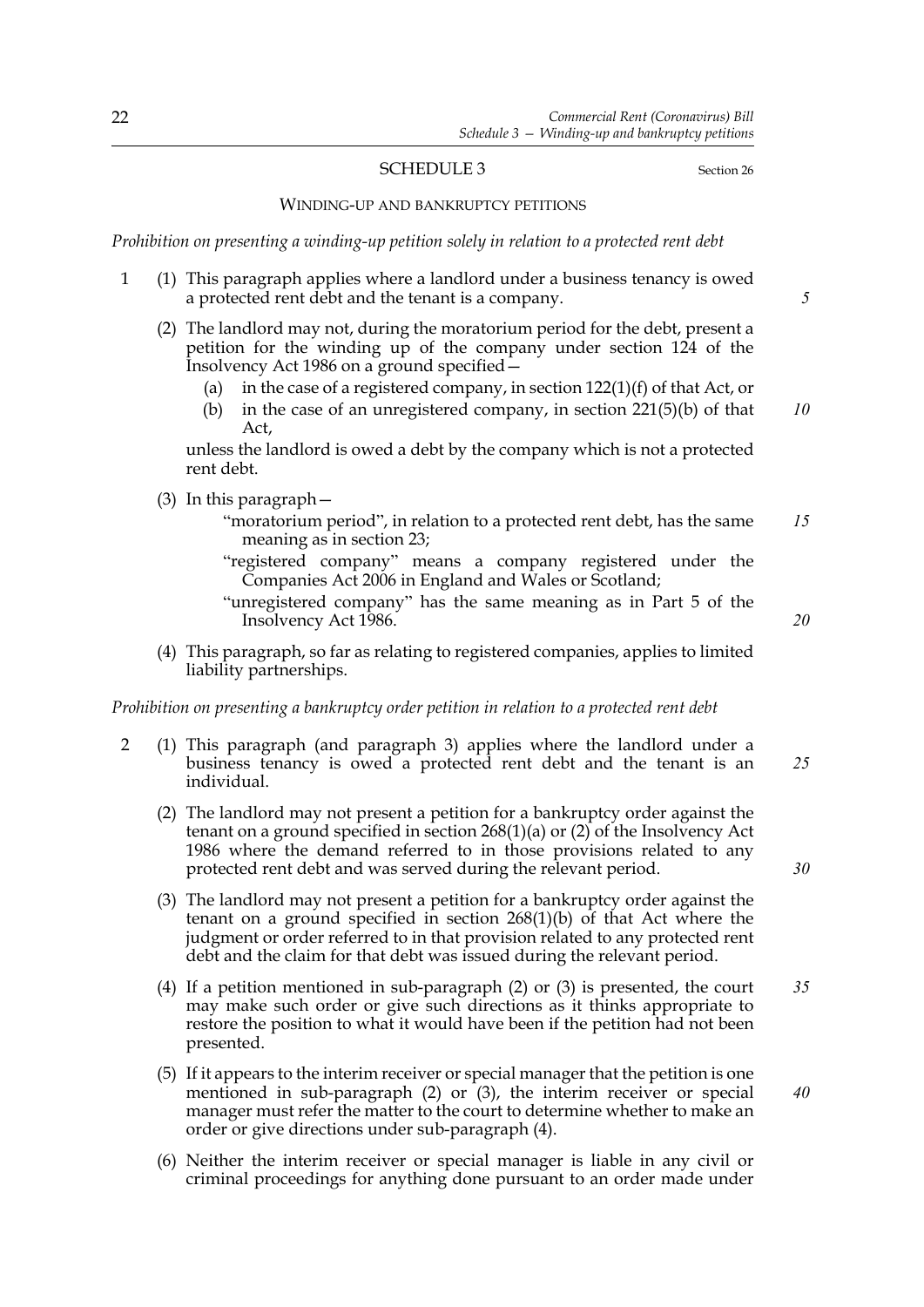section 286 or 370 of the Insolvency Act 1986 in relation to a petition that relates to any protected rent debt.

- (7) The "relevant period" is the period which begins on 10 November 2021 and ends with the day mentioned in section 23(2)(b).
- (8) In this paragraph "claim" includes a counterclaim or any other way of claiming payment of a debt in civil proceedings. *5*
- (9) This paragraph is to be regarded as having come into force on 10 November 2021

*Bankruptcy orders made before the day on which this Act is passed*

3 (1) This paragraph applies where—

*10*

- (a) a court makes a bankruptcy order against the tenant on a petition from the landlord under section 267 of the Insolvency Act 1986,
- (b) the order was made on or after 10 November 2021 but before the day on which this Schedule comes into force, and
- (c) the order was not one which the court would have made had this Schedule been in force at the time. *15*
- (2) The court is to be regarded as having had no power to make the order (and, accordingly, the order is to be regarded as void).
- (3) Neither the trustee, official receiver, interim receiver or special manager is liable in any civil or criminal proceedings for anything done pursuant to the order. *20*
- (4) The court may make such order or give such directions as it thinks appropriate to restore the position to what it was immediately before the petition was presented.
- (5) If at any time it appears to the trustee, official receiver, interim receiver or special manager that— *25*
	- (a) a bankruptcy order made by the court is void by virtue of subparagraph $(2)$ , and
	- (b) it might be appropriate for the court to make an order or give directions under sub-paragraph (4),

the trustee, official receiver, interim receiver or special manager must refer the matter to the court to determine whether to make such an order or give such directions.

#### *Interpretation*

4 (1) In this Schedule— "interim receiver" means a person appointed under section 286 of the Insolvency Act 1986; "special manager" means a person appointed under section 370 of that Act; "trustee" means the trustee of a bankrupt's estate. (2) In this Schedule, references to the "tenant" include a person who has guaranteed the obligations of the tenant under a business tenancy. *35 40*